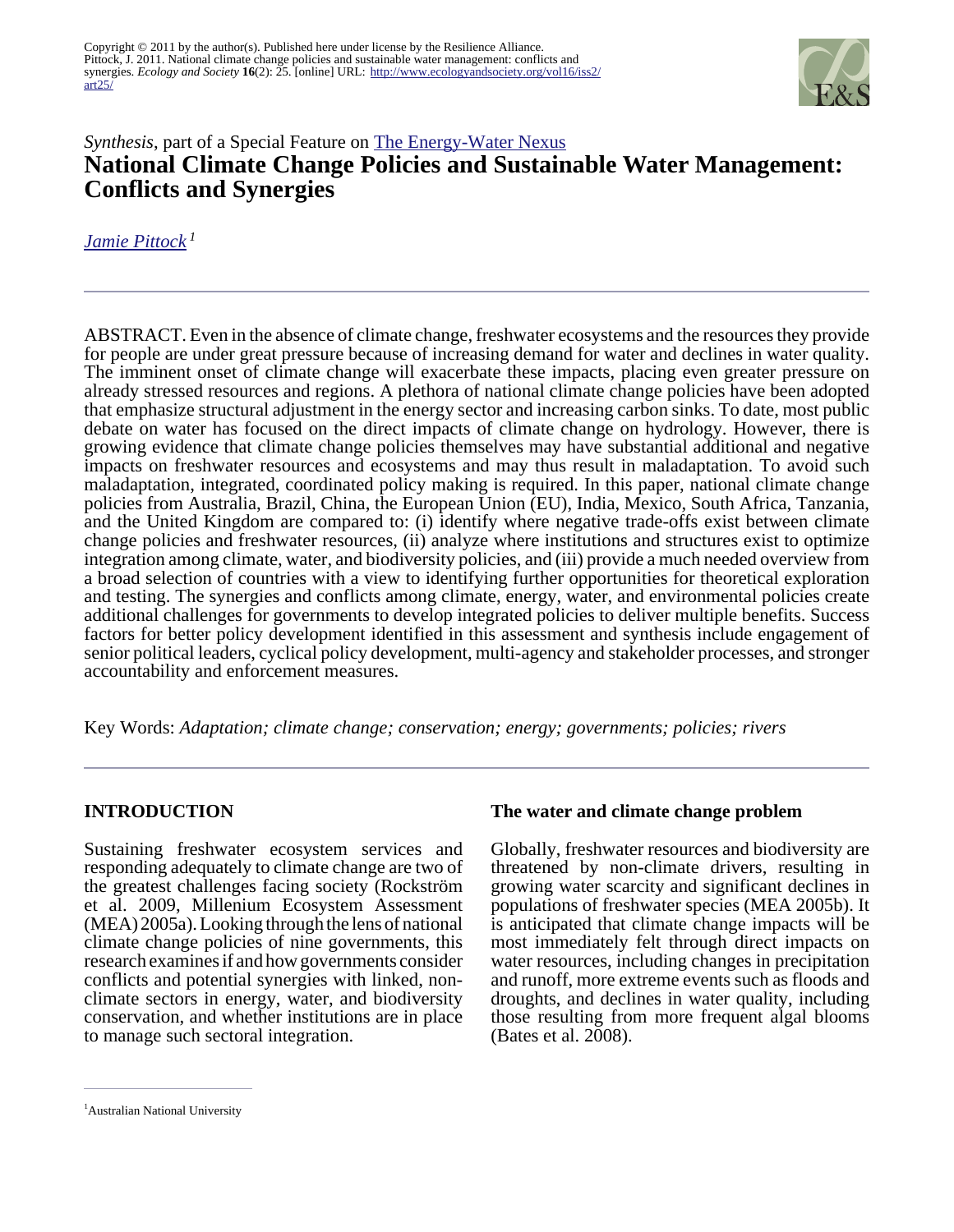There are many ways that our societies can choose to respond to climate change, and much of the current debate focuses on mitigating greenhouse gas emissions, which in turn relies on technologies that consume a lot of water or have significant impact upon freshwater ecosystems, e.g., growing more crops for biofuels. In considering whether additional water use resulting from climate policies matters, the different types of water and their use in climate change response measures are summarized, before considering the institutional implications.

#### *Types of water and water use*

Water flows can be categorized as green water (or vapor) that is available and used through plant transpiration, and liquid or blue water (Rockström et al. 1999). Human water use involves withdrawal from the natural environment and consumption (transforming water or turning it to vapor); another portion may be returned to freshwater ecosystems in liquid form (World Water Assessment Programme (WWAP) 2009). Water use assessments usually focus on blue water (Rockström and Gordon 2001), of which around 70% of withdrawn water is used in irrigated agriculture, and 20% in industrial and energy production (WWAP 2009). The increasing importance of green water in meeting world food demand (Rockström et al. 1999, Comprehensive Assessment of Water Management in Agriculture (CAoWMiA) 2007) is one indication that alternative uses of water may have serious consequences, highlighting the need for better conjunctive management of green and blue water, termed ecohydrological landscape management (Rockström and Gordon 2001).

A further consideration for managing the energy– water nexus is whether water needs are met by increasing supply or reducing demand, including through increased water use productivity (Butler and Memon 2006, Pittock and Lankford 2010). Climate change is anticipated to increase demand for water use, to replace losses from greater evaporation, for use in cooling, and in energy supply (Bates et al. 2008, WWAP 2009). There is a relationship between water supply and treatment, and demand for energy (Reffold et al. 2008, Stillwell et al. 2011), so increasing supply of water may exacerbate greenhouse gas emissions. Furthermore, water-related natural disasters, such as droughts or floods, are expected to increase in frequency with climate change, which may exacerbate the impacts on water-dependent climate change response

measures (Bates 2008, Pittock 2009a). These types of water and issues in water use need to be considered in crafting climate change policies for low-carbon energy generation, carbon sequestration, and adaptation.

#### *Energy generation*

Energy is the most significant sector to be adjusted in our attempts to respond to climate change, and most energy generation technologies use blue water (Inhaber 2004, Smart and Aspinall 2009). Large volumes of water can be withdrawn, used, and returned to the aquatic environment, often with reduced quality, such as in once-through cooling in thermoelectric power stations and in hydroelectric power generation. Smaller volumes of water may be consumed through evaporation in steam generation and cooling processes or from hydroelectric facilities (Hutson et al. 2004, Smart and Aspinall 2009). In the United States, for example, 39% of total freshwater withdrawals, including 52% of surface-water withdrawals are used in thermoelectric power generation, but this amounts to just over 2% of total water consumption (Hutson et al. 2004, Stillwell et al. 2011). Although energy generation is a modest consumer of water globally, an increase in consumption matters because energy generation is often concentrated in areas where water is already scarce, where electricity supply has been or is likely to be curtailed by water shortages, and where increased withdrawals for energy generation have been proposed at the expense of environmental objectives, including in Australia, France, and the United States (Hightower and Pierce 2008, Smart and Aspinall 2009, Newell et al. 2011, Stillwell et al. 2011). Global energy consumption is expected to grow by 50% by 2030, thus increasing demand for water use in production and raising the stakes for scarce water resources (Hightower and Pierce 2008).

The water footprint of energy technologies varies considerably, and thus, policy makers have a range of options for managing the energy–water nexus. Fossil, nuclear, solar, and wind energy can be produced with relatively modest water supplies, but consumption in hydropower, geothermal, and bioenergy production is one to two orders of magnitude higher than this first group of technologies (Inhaber 2004, Gerbens-Leenes et al. 2008). Energy from biofuel production, for instance, has been promoted by governments in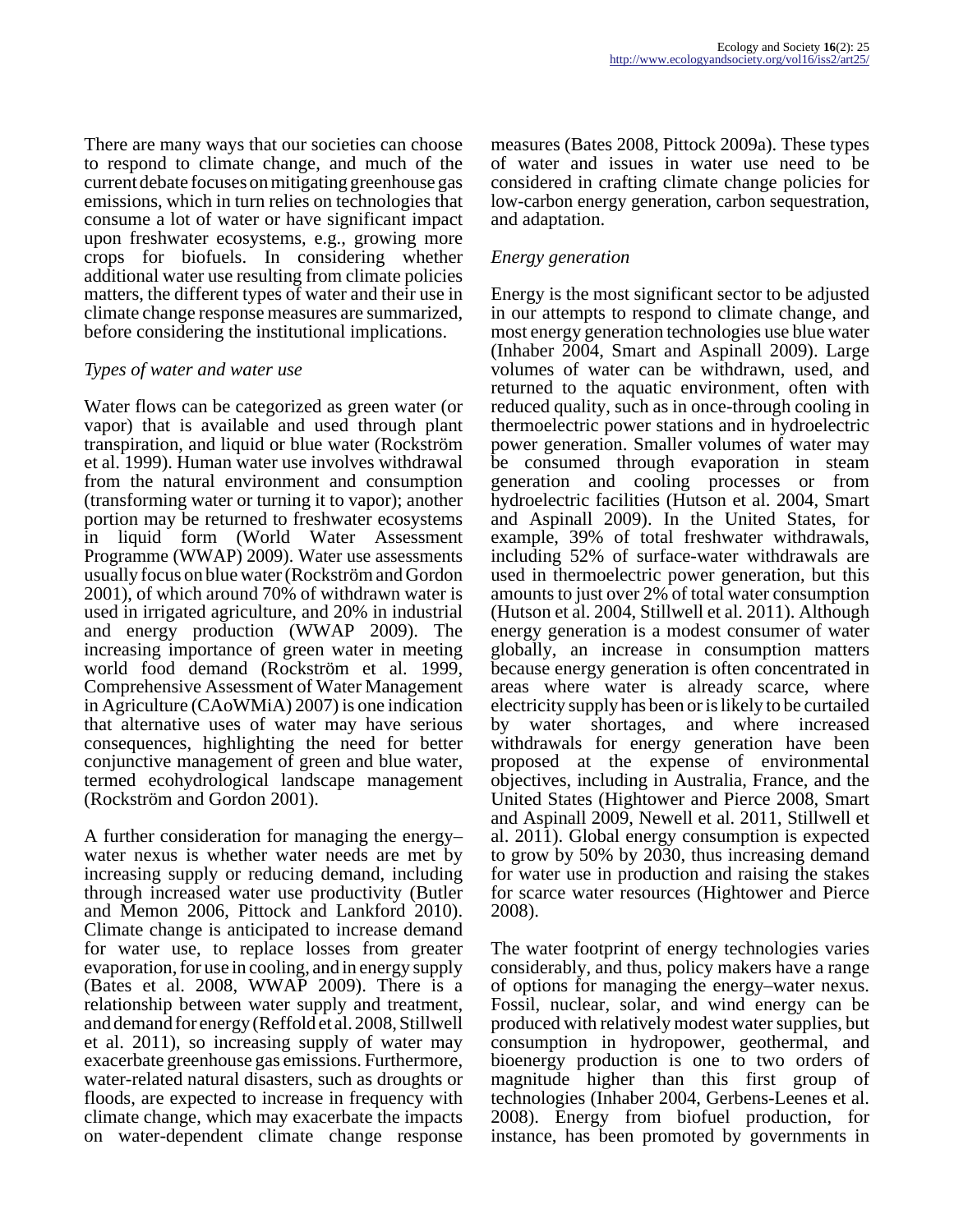countries like China and India, where there are water shortages and the required green and blue water for biofuel crop production may not be available (de Fraiture et al. 2008). Furthermore, greater use of low-carbon energy-production technologies, including concentrated solar, geothermal, and wind technologies, are being considered for arid and semi-arid regions, such as in Australia (Smart and Aspinall 2009) and the United States (Johnson 2009).

Although it is technically possible to use less water in thermal energy systems through dry cooling technologies, this incurs energy-efficiency penalties. Dry cooling in solar thermal plants may reduce water consumption by 90% but is less energy efficient  $(-1-8\%)$  and incurs greater costs  $(+2-)$ 10%), particularly in hotter environments (Department of Energy (DoE) 2008, Johnson 2009). Furthermore, the intermittent nature of energy generation by solar and wind systems requires them to have energy storage and back-up systems, and the most widely deployed technology to date is hydropower, which has a large blue water footprint where evaporation is high (Inhaber 2004).

#### *Carbon sequestration*

Many carbon sequestration methods also use considerable volumes of blue and green water. For instance, in most situations, afforestation increases evapotranspiration and reduces inflows into aquifers and watercourses (Herron et al. 2002, Calder 2007, van Dijk and Keenan 2007), with consequences even in humid environments (Calder and Newson 1979). In another example, the added internal energy and cooling requirements for carbon capture and storage (CCS) technology may increase blue water consumption in CCS power plants by a quarter (National Energy Technology Laboratory (NETL) 2008, Johnson 2009, Smart and Aspinall 2009). Hence, policies that favor carbon sequestration technologies could substantially increase demand for water.

#### *Adaptation and water*

Water-related climate adaptation measures may include supply-side, infrastructure-based, hardpath solutions, in the form of more dams, water transfers, and flood levees. Alternatively, soft-path solutions, such as decentralized systems, demand management, and ecosystem-based measures, may meet many societal needs for water services with lower water consumption and fewer impacts on the

environment (Gleick 2002, Kabat and Schaik 2003, Pittock 2009b).

Water is fully allocated in many regions (Falkenmark and Molden 2008), and demand for water by other users is increasing dramatically, especially in agriculture (CAoWMiA 2007). Therefore, even modest increases in water demand for energy production, carbon sequestration, and climate change adaptation are important because other human users and the environment will be affected. Other than for biofuels (de Fraiture et al. 2008), data are not yet available to assess quantitatively how much the full range of climate change and related policy priorities adopted by the governments increase water use or impact on freshwater ecosystems. Instead, this assessment examines national policies to identify the interplay between the sectors to discern whether conflicts or synergies have been recognized and to document the presence of institutions that may facilitate policy integration as a first step toward understanding the nexus among climate, energy, and water policies.

### **The institutional challenge**

To manage climate change and to sustain water resources and ecosystems, institutional settings must promote integrated approaches to optimizing outcomes in different sectors, including for water, biodiversity, climate, and energy (Bates et al. 2008, MEA 2005a). In the United Nations Framework Convention on Climate Change (UNFCCC), the world's governments have committed to address climate change in an integrated and holistic manner (United Nations (UN) 1992b) to prevent dangerous climate change (Article 2) by implementing national programs for mitigation and adequate adaptation to climate change (Article 4.1(b)), and by taking climate change considerations into account, to the extent feasible, in their relevant social, economic, and environmental policies and actions (Article 4.1 (f)). In other international agreements, national governments have committed to achieve: wise use of all wetlands (including rivers and estuaries) (Ramsar Secretariat 2009); significant reductions in the rate of loss of biodiversity by 2010 (UN 1992a); and halving of poverty by 2015, including through the expansion of water-dependent services (United Nations General Assembly (UNGA) 2000).

Solutions to environmental problems, such as climate change and water resource degradation, require long-term integration of economic, social,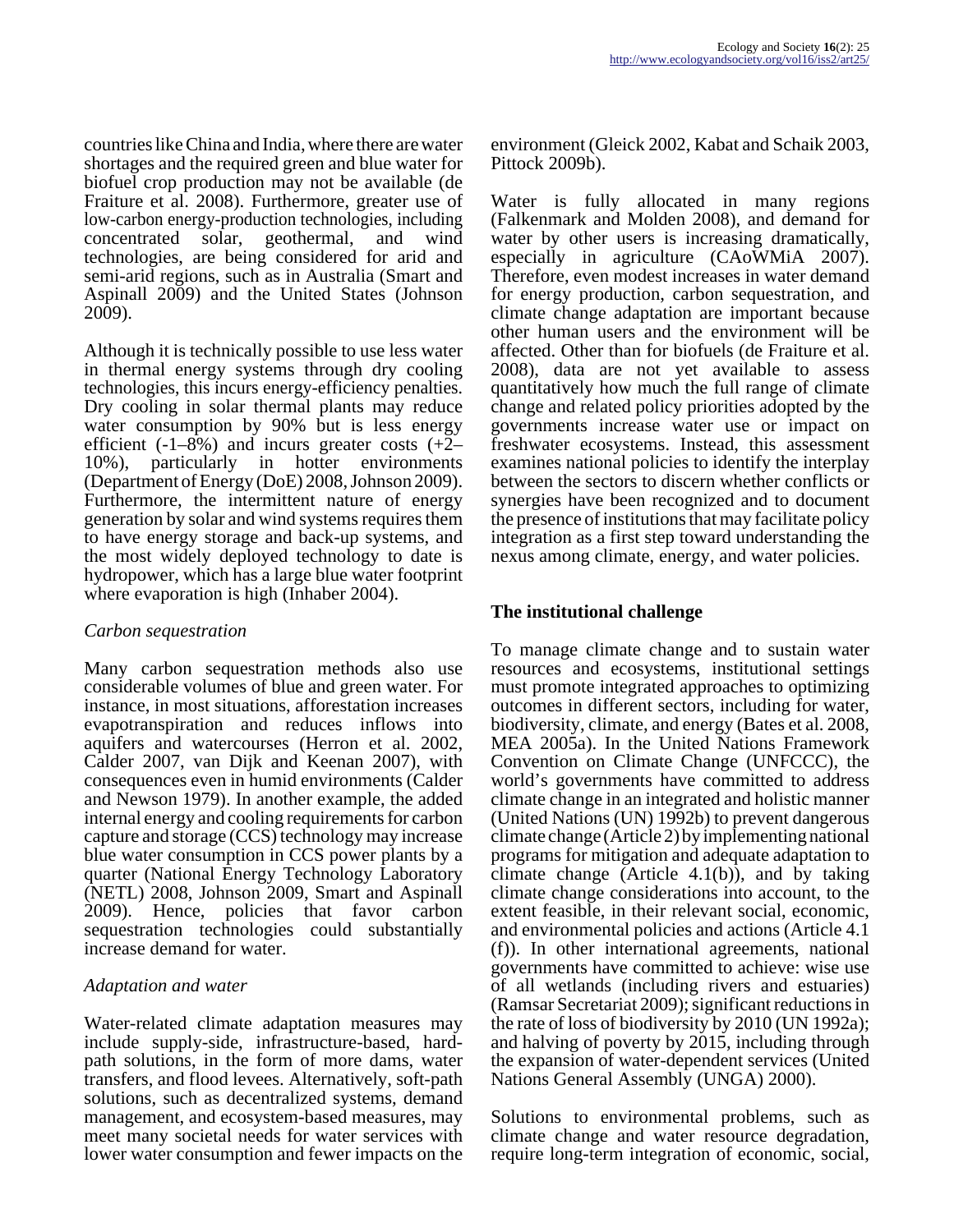and environmental policies, and this poses challenges for governmental systems. This research considers the types of institutions that may promote effective integration of climate and water policies. Climate change policy is a subset of sustainable development or environmental policy and is similarly broad in geographic and sectoral scope (Dovers and Hezri 2010). Drawing on the debate on effective environmental policy integration, Ross and Dovers (2008) assessed Australian state and federal government institutions to identify administrative mechanisms. Four types of integrative institutions were identified, namely: constitutional mechanisms and legislation; horizontal and vertical coordinating mechanisms; lead agencies; and advisory, consultative, and review bodies. In this research, Ross and Dovers' (2008) framework is adapted and applied as an objective means of assessing and comparing investments by governments in integrated policy development, implementation, and adaptation. Focusing on national climate change institutions, this assessment identifies examples and lessons and then draws conclusions for more effective integration of climate change policies with sustainable water management and other objectives.

## **METHODS**

The policy analysis undertaken in this research is focused on policy style and detail (Dovers 2005) and based on the adopted policies of the jurisdictions concerned. This initial assessment is an overview of institutional design and policies in isolation, described as "thin institutionalism," rather than also assessing the rules in use ("new" or "thick" intuitionalism) (Young 2002), which would be a logical next step to follow up the key findings from this research. Identifying trends, barriers, and better practices in actual policy settings is an essential first step in understanding government priorities and choices in managing this integration issue, which has only recently received attention in the context of climate change.

Integration among key components of energy, water, and climate policies has been assessed in a small number of jurisdictions, notably in Australia (Proust et al. 2007, Smart and Aspinall 2009, Newell et al. 2011), the United Kingdom (Reffold et al. 2008), and the United States (Inhaber 2004, Hightower and Pierce 2008, Stillwell et al. 2011). However, lack of a structured assessment of a

broader sample of countries to identify trends and issues is a major gap addressed by this research. In order to balance the need for depth of research vs. breadth of geographic coverage, nine jurisdictions were selected for assessment to cover a range of geographic and economic settings. Case-study jurisdictions were chosen on the basis of the following criteria:

- **1.** breadth, involving assessment across nine jurisdictions, rather than focusing on a few countries in depth, which would provide little scope for comparison;
- **2.** a range of countries representing varying degrees of development, including least developed, countries with emerging economies, and developed nations;
- **3.** jurisdictions where physical or economic water scarcity is a problem in at least a significant part of the nation (CAoWMiA 2007), which may be anticipated to drive integration of relevant policies;
- **4.** the presence of relevant sectoral policies; and
- **5.** sufficient and accessible material describing policy content.

 Access to material was aided by the author's ongoing research in most of these jurisdictions with the environmental organization, WWF, which assisted in locating policy data, including through advice from local WWF staff (Pittock 2009b).

In addition to using research and data compiled from on-going WWF-funded research, the national climate change policies were located online from the governments concerned or from the UNFCCC's database, and those used are listed in Table 1. This research has also drawn on the relevant water and energy policies for these jurisdictions. These were mainly accessed in May and August 2009. The policies for the United Kingdom apply primarily to England and Wales. The data were checked with colleagues in these countries to ensure that an accurate overview of the key policies was assessed in this research. In a few instances, where countries have not formally adopted a policy or policies, statements by government officials, draft policies, or other government documents have been used, as indicated in Table 1.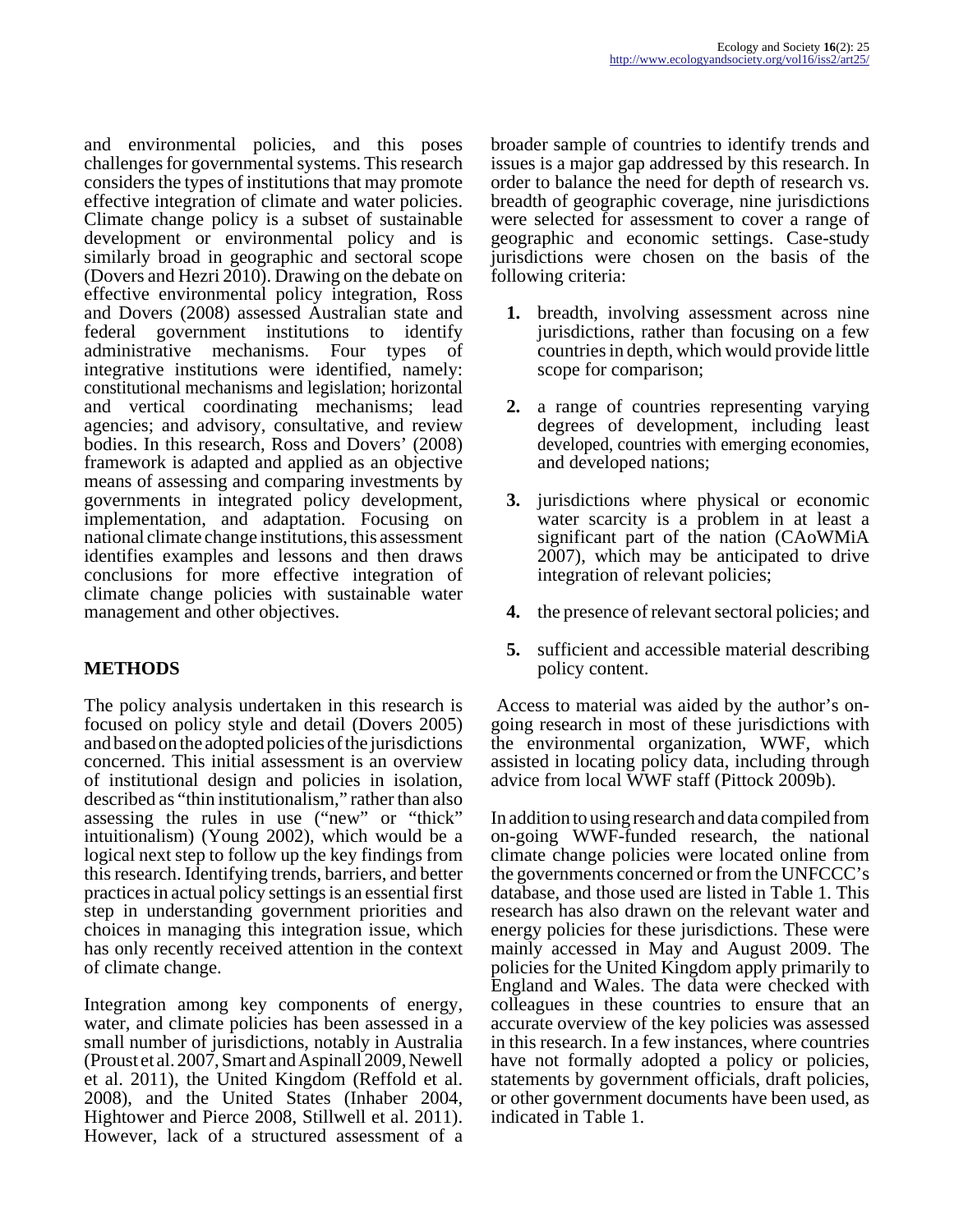## **Table 1.** Policy data sources by jurisdiction

| Jurisdiction Climate |                                                                                                                                                                                 | Energy                                                                                                                                                                                                                | Water                                                            | Biodiversity                                                                | National priorities / 5-<br>year plan                                            |  |
|----------------------|---------------------------------------------------------------------------------------------------------------------------------------------------------------------------------|-----------------------------------------------------------------------------------------------------------------------------------------------------------------------------------------------------------------------|------------------------------------------------------------------|-----------------------------------------------------------------------------|----------------------------------------------------------------------------------|--|
| Australia            | <b>Carbon Pollution</b><br><b>Reduction Scheme Bill</b><br>2009; National Climate<br><b>Change Adaptation</b><br>Framework 2007                                                 | Renewable Energy<br>Demonstration Program 2009;<br>Global Carbon Capture and<br>Storage Institute 2009; Low<br><b>Emissions Technology</b><br>Demonstration Fund 2006                                                 | National<br>Water<br>Initiative 2004,<br>Water Act<br>2008       | 1996 National<br>Strategy                                                   | No formal statement,<br>climate and water were<br>key issues in 2007<br>election |  |
| European<br>Union    | White Paper, Adapting to<br>climate change, towards an<br>European framework for<br>action 2009                                                                                 | Framework for the promotion<br>of energy from renewable<br>sources 2009; Emission<br>Trading System 2009;<br>standards for fuels and biofuels<br>2009; regulatory framework for<br>carbon capture and storage<br>2009 | Water<br>Framework<br>Directive 2001                             | <b>Biodiversity</b><br>action plans 2001                                    | $2005 - 2009$ EU strategic<br>directives                                         |  |
| England<br>and Wales | The Climate Change Act<br>2008; Adapting to Climate<br>Change Programme 2008                                                                                                    | Meeting the Energy Challenge:<br>a White Paper on Energy May<br>2007; Energy Act 2008                                                                                                                                 | Water<br>Resources<br>Strategy for<br>England $\&$<br>Wales 2009 | Conserving<br>biodiversity-the<br>UK approach<br>2007                       | No national priority<br>statement or long-term<br>plan was found                 |  |
| <b>Brazil</b>        | <b>Executive Summary</b><br>National plan on Climate<br>Change, 2008                                                                                                            | National Energy Plan 2005-<br>2030, 2006 hydroelectricity<br>plan                                                                                                                                                     | National<br>Water Act<br>1997 and plan                           | National<br>Biodiversity<br>Policy 2002                                     | Yes, but no integration<br>was apparent                                          |  |
| China                | China's National Climate<br>Change Program                                                                                                                                      | Water law 2002                                                                                                                                                                                                        | By sub-sector<br>—renewable<br>energy 2007                       | National<br>Biodiversity<br>Strategy or<br>Action Plan,<br>1994 Action Plan | Yes, $11th$ 5-year plan,<br>integration was apparent                             |  |
| India                | National Action Plan on<br>Climate Change 2008                                                                                                                                  | Energy Policy 2007                                                                                                                                                                                                    | National<br>Water Policy<br>2002                                 | 2006<br>Environmental<br>Policy                                             | Yes, but no integration<br>was apparent                                          |  |
| Mexico               | National Strategy on<br>Climate Change 2007,<br>Executive Summary.<br>Special Program on<br>Climate Change 2009                                                                 | National Energy Program<br>2007–2012                                                                                                                                                                                  | National<br>Water Plan<br>2007–2012                              | 2000 National<br><b>Biodiversity</b><br>Strategy or<br><b>Action Plan</b>   | Yes, 5-year National<br>Development Plan<br>incorporates mitigation<br>measures  |  |
| South<br>Africa      | South Africa Initial<br>Communication Under the<br><b>United Nations Framework</b><br>on Climate Change 2000;<br>Ministerial media release<br>and presentation, 28 July<br>2008 | Integrated Energy Plan 2003                                                                                                                                                                                           | Water Act<br>1998                                                | Final draft 2005                                                            | Not listed as key issues<br>on www.gov.za<br>in March 2009                       |  |
| Tanzania             | United Republic of<br>Tanzania National<br><b>Adaptation Program of</b><br>Action 2007                                                                                          | n/a                                                                                                                                                                                                                   | 1991 Water<br>Policy                                             | 1997<br>Environment<br>Policy                                               | Not listed as key issues<br>on www.tanzania.gov.tz<br>in May 2009                |  |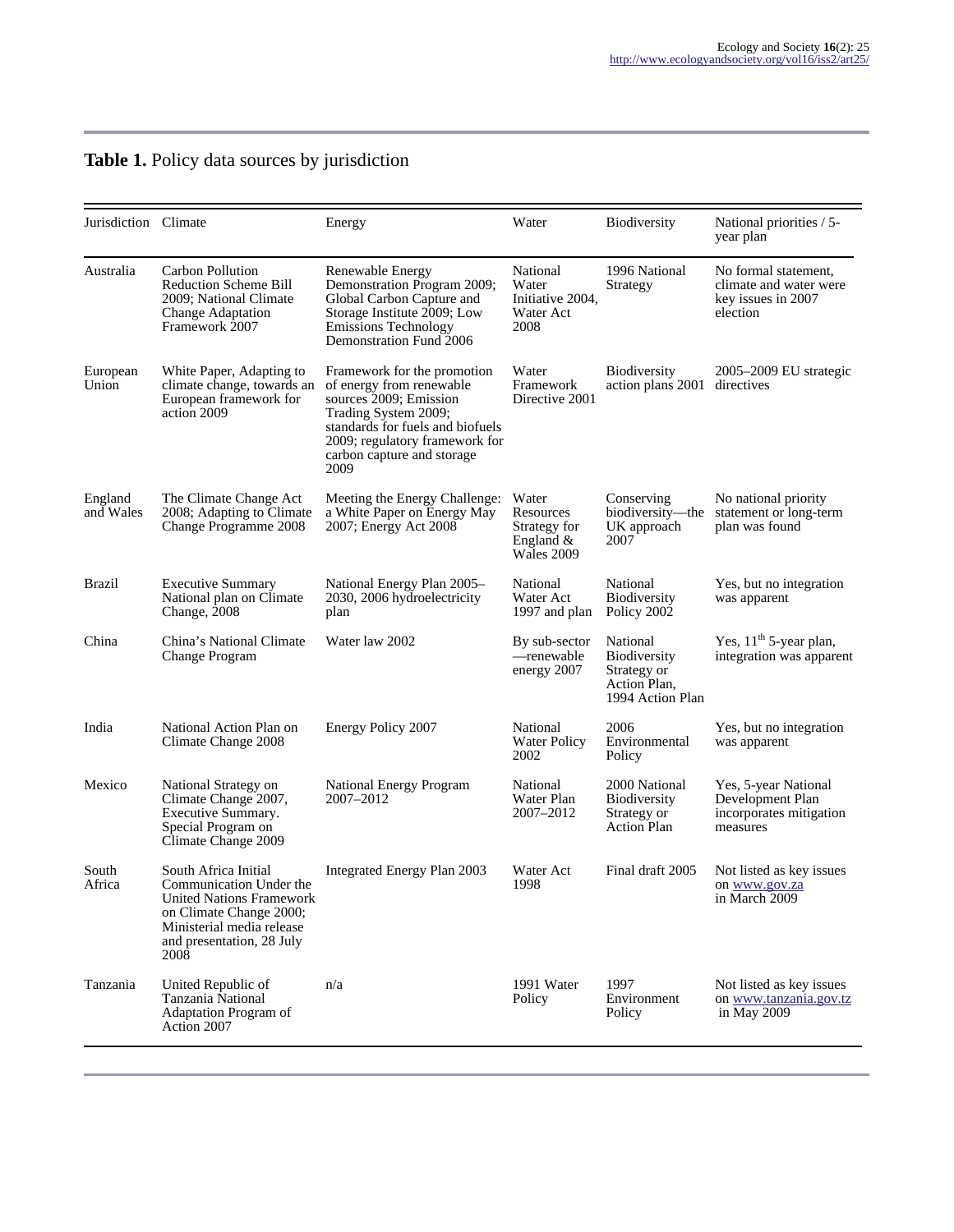The research has three components. Firstly, the water use implications in government climate policy priorities for greenhouse gas mitigation measures were assessed. Secondly, the water-related aspects of climate adaptation policy were examined. Finally, the institutional mechanisms for integrating climate policy with other sectors were reviewed. The methodologies applied are as follows.

#### **Climate policy and water-related greenhouse gas mitigation measures**

The extent to which climate mitigation policies consider water resources implications was assessed by noting the priority afforded to energy and carbon sequestration technologies with large water footprints (Inhaber 2004, Gerbens-Leenes et al. 2008), or alternatively, where better water management can contribute to carbon mitigation. Although not regarded as a technology with a large water footprint, nuclear power was included due to the high risk that these plants will need to be shut down in periods of water scarcity or in heat waves, such as that experienced in France in 2003, or operate and compromise freshwater ecosystems (Hightower and Pierce 2008). Scoring was undertaken on a three-point scale:

- $T$  (green) = technology favored with quantitative targets for deployment;
- Y (yellow) = prioritized but without a quantum for implementation, or the technology is actively encouraged via a general emission trading scheme; and
- N (green) = technology is not specifically cited.

 Measures foreshadowed for research, such as carbon capture and storage in China, were not included, nor were emissions trading schemes cited without a commitment to implementation, as in Mexico. Although many policies include generic commitments to such measures as energy efficiency, they were only scored positively if a water-related technology was cited, such as greater efficiency in water supply systems. "Water focus" is a qualitative judgment by the author on the importance of the water-related technologies as a portion of the measures proposed in the national mitigation policy on a three-point scale of low, medium, or high.

#### **Climate adaptation policy and water-related measures**

The extent to which national policies on climate change adaptation incorporated water resources was assessed based on the relevant climate change, water, or other appropriate policies and laws. Scoring was undertaken on a three-point scale:

- $Y$  (green) = yes, the measure is favored (or T  $=$  target set);
- In part (yellow) = partial application of the measure;
- $N$  (red) = no, the measure is not specifically cited.

 Generic policies for more research and capacity building, other than monitoring, modeling, and early warning, were not identified separately but are common to almost all of these adaptation strategies. Other categories describe the types of water-related adaptation interventions commonly prioritized in national climate adaptation and water policies.

#### **Climate policy: institutional settings for integration**

Drawing on Ross and Dovers' (2008) framework, the institutional settings in each jurisdiction for integrating climate change policies within government, and across different levels of government and sectors, as well as for identifying and avoiding perverse outcomes, were assessed on a three-point scale:

- $Y$  (green) = established institution;
- In part (yellow) = a measure that partially fulfills this function is in place;
- $N$  (red) = no institution is in place.

 Three constitutional mechanisms and legislation were assessed, namely:

- **1.** legislation that codifies measures to respond to climate change;
- **2.** integrated climate policy that combines measures for both climate mitigation and adaptation; and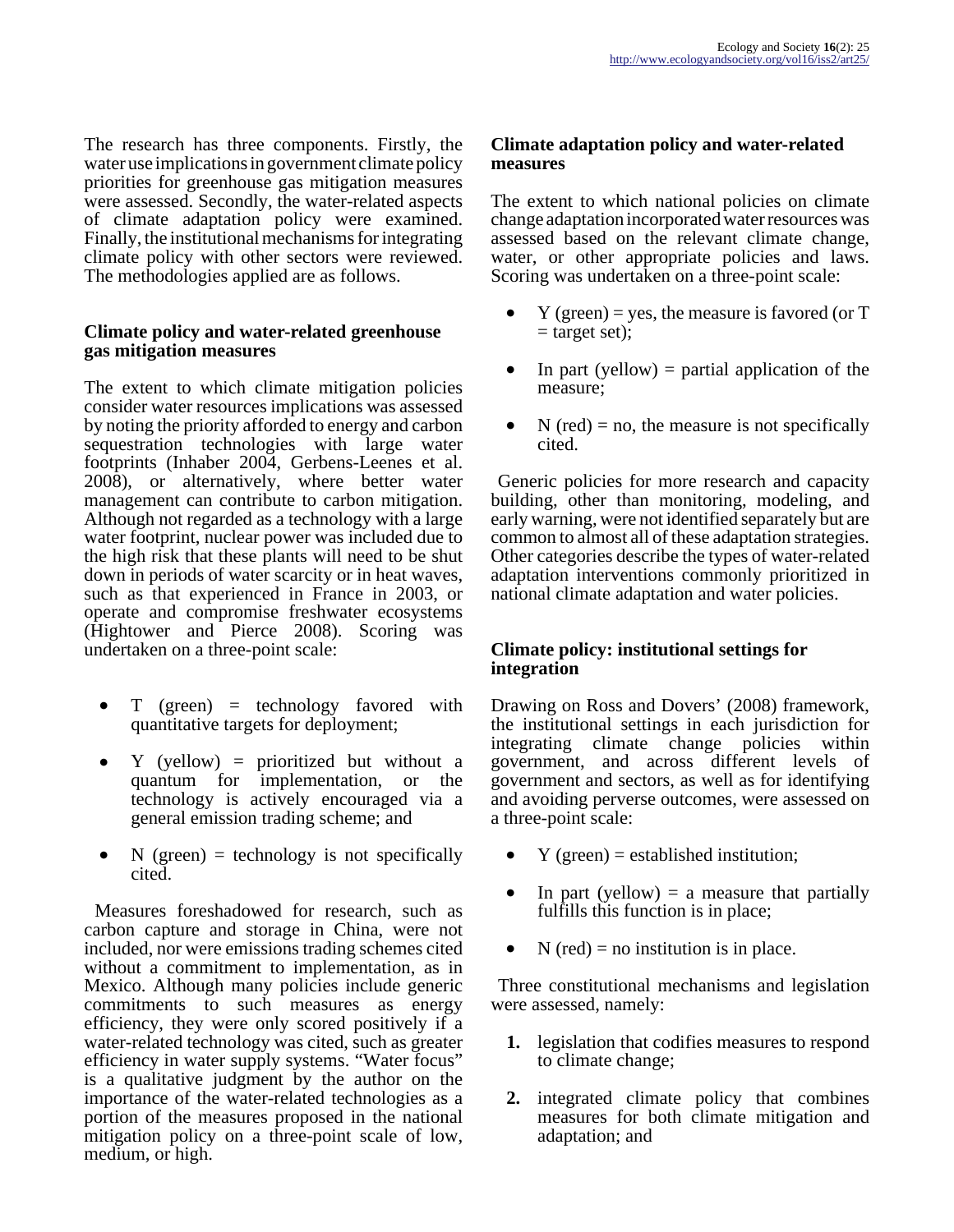**3.** iterative processes that ensure that climate response measures are periodically reviewed and updated to incorporate new knowledge.

Two main coordinating mechanisms were<br>considered. Firstly, the quality of intra-Firstly, the quality of intragovernmental institutions that bring together different sectoral agencies of government to develop whole-of-government climate policies was assessed. Ideally, this horizontal integration mechanism is in addition to regular institutions, such as cabinet meetings, so as to provide specific expertise and resources to manage climate change. Secondly, inter-governmental institutions were examined, which bring together national (or EU), provincial (or EU Member States), and local levels of government to progress climate policies. Ideally, this vertical integration mechanism is in addition to regular institutions, such as heads of government or parliamentary (e.g., senate) processes, so as to provide specific expertise and resources to manage climate change. The designation of lead agencies was considered, namely government institutions with the capacity to coordinate, integrate, influence, and enhance climate policy implementation across government, which usually report to either the first minister (Prime Minister or President). Ideally, they should have the capacity to influence all government portfolios and be captured by none.

Three types of advisory, consultative, and review bodies were also assessed. Firstly, multistakeholder institutions were examined, that bring together civil society and business representatives from different sectors to inform government climate policy development and promote implementation. Secondly, the presence of an independent government body that provides "objective" and public reports to parliament or senior government leaders on environmental problems and solutions was assessed, such as a commissioner for the environment or sustainable development commission. Finally, provision for periodic and public state-ofthe-environment reports to parliament and/or senior government leaders on environmental problems and solutions was considered.

#### **RESULTS**

The water-related aspects of the national climate change mitigation and adaptation policies were assessed and tabulated. Table 2 shows the extent to which national climate mitigation policies have implications for water resources.

Table 3 depicts the extent to which national policies on climate change adaptation incorporate water resources based on the relevant climate change, water, or other appropriate policies and laws.

Table 4 shows the institutional settings in each jurisdiction for integrating climate change policies within governments, across different levels of government and sectors, as well as for identifying and avoiding perverse outcomes.

#### **DISCUSSION OF NATIONAL POLICIES— DEVELOPED NATIONS**

#### **Australia**

Australia's national climate policies amount to an ad hoc collection of discrete and conflicting measures, which also do not consider conflicts in sustaining water resources and ecosystems. These measures have focused on the reduction of carbon emissions (Government of Australia 2008), including through subsidies for biofuel production and the promotion of carbon capture and storage, although there has been no consideration of their water use impacts. An independent government adviser has also promoted retrofitting existing hydropower dams as pumped storage operations to store excess energy from new wind farms (Garnaut 2008). A proposed Carbon Farming Initiative could see carbon credits funding carbon sequestration through afforestation without apparent consideration of resulting reductions of runoff (Department of Climate Change and Energy Efficiency (DCCEE) 2010). The government's on-again, off-again attempts to set a price on carbon (Government of Australia 2008) may exacerbate these conflicts with water resources if implemented poorly. Australian energy, water, and climate policies are beset with conflicting subsidies and incentives, including: mandatory renewable energy targets, subsidies for biofuel production and carbon capture and storage, and a diesel fuel rebate the favors the fossil fuels sector. This lack of integrated action contrasts with more sophisticated work in water-sector institutions, including the National Water Initiative (Commonwealth of Australia et al. 2004) and the *Agreement on Murray Darling Basin Reform* (Commonwealth of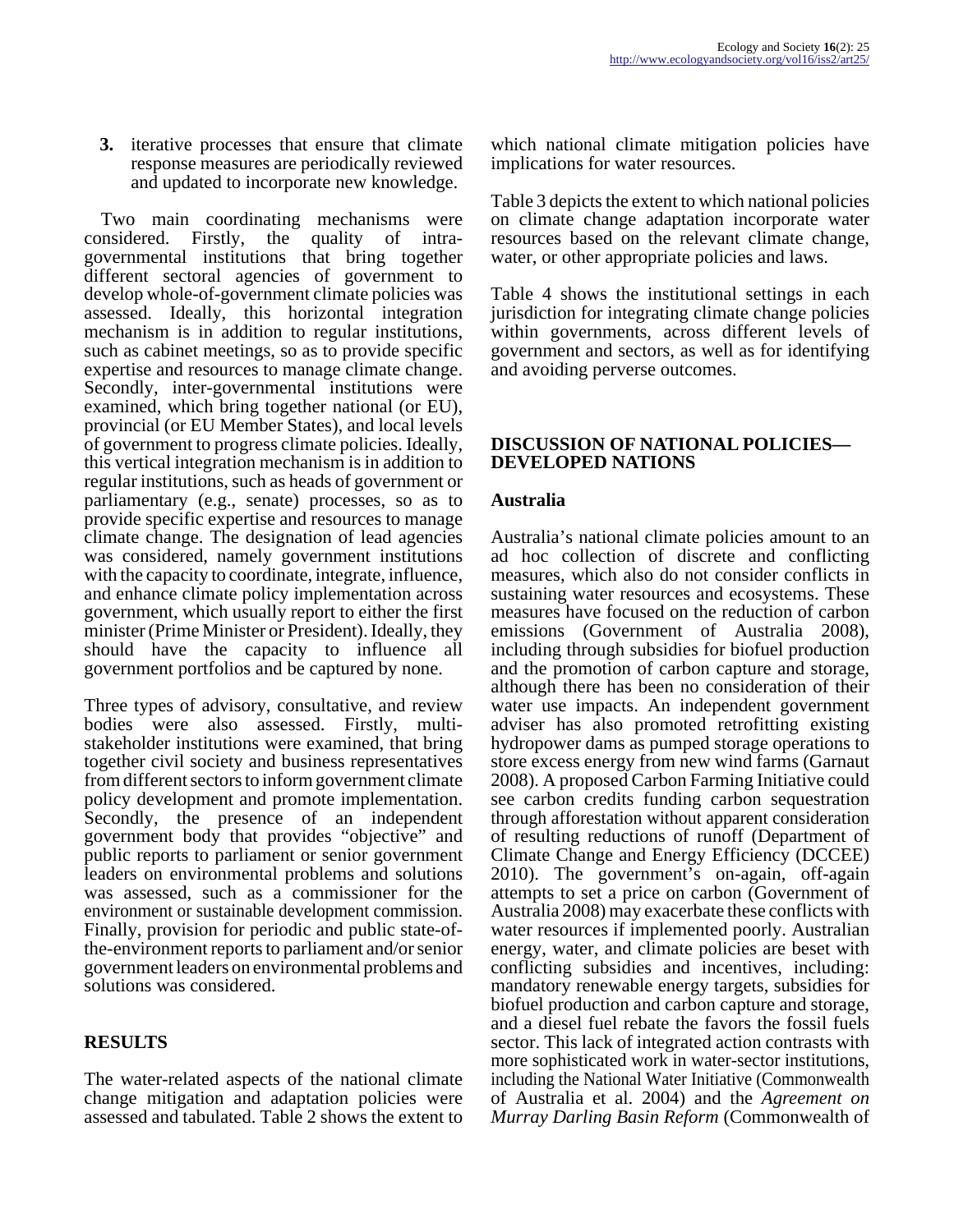|                      |                | Energy generation |                          |                                 |             |                                     | Carbon sequestration  | Other mitigation and<br>water |                                  |                          |
|----------------------|----------------|-------------------|--------------------------|---------------------------------|-------------|-------------------------------------|-----------------------|-------------------------------|----------------------------------|--------------------------|
| Jurisdiction         | Water<br>focus | <b>Biomass</b>    | <b>New</b><br>hydropower | Pumped<br>storage<br>hydropower | Nuclear     | Carbon<br>capture<br>and<br>storage | Forestry<br>expansion | Wetlands<br>conservation      | Energy<br>efficiency<br>in water | Energy<br>from<br>sewage |
| Australia            | Low            | Y                 | N                        | $\mathbf N$                     | $\mathbf N$ | $\mathbf Y$                         | Y                     | $\mathbf N$                   | $\mathbf N$                      | $\mathbf N$              |
| European<br>Union    | Medium         | T                 | Y                        | Y                               | Y           | Y                                   | N                     | N                             | N                                | $\mathbf N$              |
| England<br>and Wales | Low            | Y                 | N                        | ${\bf N}$                       | $\mathbf T$ | $\mathbf T$                         | ${\bf N}$             | ${\bf N}$                     | Y                                | $\mathbf N$              |
| <b>Brazil</b>        | High           | Y                 | $\mathbf T$              | N                               | Y           | N                                   | Y                     | N                             | N                                | $\mathbf N$              |
| China                | High           | $\mathbf T$       | T                        | $\mathbf N$                     | T           | N                                   | T                     | Y                             | $\mathbf N$                      | T                        |
| India                | High           | $\mathbf T$       | T                        | T                               | T           | $\mathbf N$                         | T                     | N                             | Y                                | Y                        |
| Mexico               | Low            | $\mathbf T$       | $\mathbf T$              | N                               | N           | N                                   | T                     | N                             | N                                | N                        |
| South<br>Africa      | Low            | $\mathbf N$       | Y                        | $\mathbf N$                     | T           | Y                                   | Y                     | $\mathbf N$                   | Y                                | $\mathbf N$              |
| Tanzania             | Medium         | Y                 | Y                        | $\mathbf N$                     | ${\bf N}$   | ${\bf N}$                           | Y                     | N                             | N                                | N                        |

#### **Table 2.** Climate policy and water-related greenhouse gas mitigation measures

Australia et al. 2008) that are incorporating much more practical, target-driven measures to adapt to climate change.

Despite the lack of a coherent national climate change policy, the then newly elected Australian government created an independent Department of Climate Change in 2008, with a cabinet minister reporting directly to the Prime Minister. There is also a sub-committee of cabinet. Although leadership at the highest political level is likely to enhance Australia's climate change responses, measures may also be needed to ensure that other government agencies adequately collaborate with the new department and implement climate change mitigation and adaptation measures. Australia appears to lack the most common integrative institutions at the national scale.

## **European Union**

The EU is an example of a jurisdiction that has strong sectoral policies that are poorly integrated, as illustrated by a climate change mitigation policy that did not initially and still does not effectively manage the perverse impacts on freshwater resources and ecosystems. The EU's *Energy and Climate Change Policy 2007* known as *20:20 by 2020* (20% less emissions and 20% more renewable energy by 2020) is implemented in part through an emissions trading scheme (European Commission 2008). Notably, the policy substantially conflates climate change and energy initiatives. The adoption of a target for 10% of all transport fuels to come from biofuels by 2020 sparked a backlash based on concerns of potential impacts on people, habitats, and water, and resulted in the adoption of minimum standards for biofuels sold in the UK. A similar debate over the standards applying to *Clean Development Mechanism* hydropower *Certified*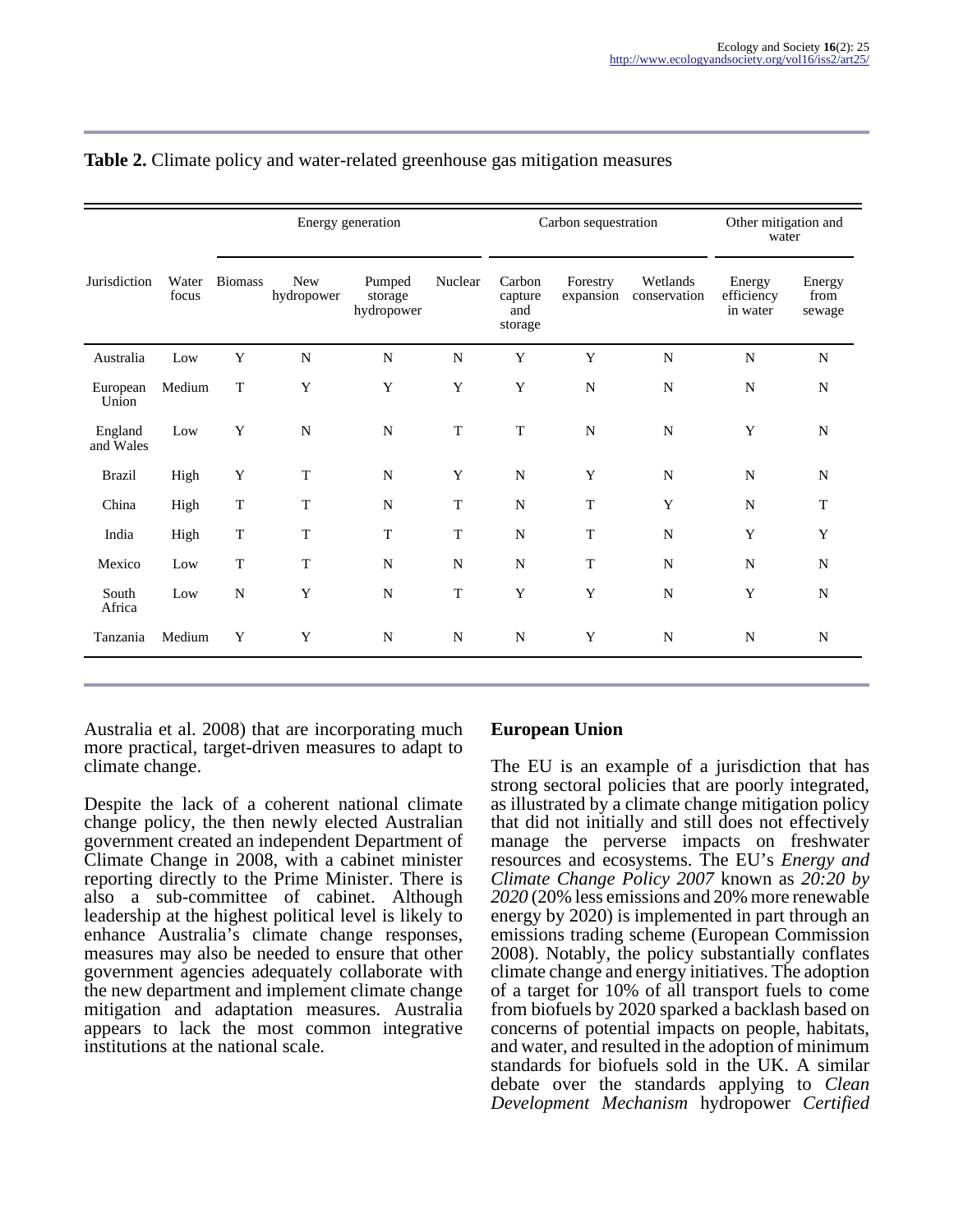| Jurisdiction Water   | focus       | Hydro-<br>climatic<br>monitoring,<br>modeling<br>and early<br>warning |                 |                   | Supply side                                                                    |             |             | Efficiency and environmental restoration |                                       |                         |                                                     |
|----------------------|-------------|-----------------------------------------------------------------------|-----------------|-------------------|--------------------------------------------------------------------------------|-------------|-------------|------------------------------------------|---------------------------------------|-------------------------|-----------------------------------------------------|
|                      |             |                                                                       | More<br>storage | surface transfers | Interbasin Groundwater Rainwater Desalination Greater<br>management harvesting |             |             |                                          | Re-<br>efficiency allocation of water | sources /<br>catchments | <b>Restoration Restoration</b><br>of<br>floodplains |
| Australia            | Low         | $\mathbf T$                                                           | $\mathbf N$     | T                 | T                                                                              | N           | T           | T                                        | T                                     | ${\bf N}$               | N                                                   |
| European<br>Union    | High        | In part $-$<br>vulnerability<br>focus                                 | ${\bf N}$       | ${\bf N}$         | Y                                                                              | $\mathbf N$ | ${\bf N}$   | $\mathbf Y$                              | ${\bf N}$                             | $\mathbf Y$             | In part -<br>inferred                               |
| England<br>and Wales | Medi-<br>um | Y                                                                     | Y               | Y                 | Y                                                                              | Y           | Y           | Y                                        | Y                                     | Y                       | Y                                                   |
| <b>Brazil</b>        | Low         | Y                                                                     | $\mathbf N$     | Y                 | N                                                                              | In part     | $\mathbf N$ | N                                        | N                                     | N                       | N                                                   |
| China                | High        | Y                                                                     | Y               | T                 | Y                                                                              | Y           | Y           | Y                                        | Y                                     | Y                       | Y                                                   |
| India                | High        | Y                                                                     | Y               | Y                 | Y                                                                              | Y           | Y           | T                                        | $\mathbf N$                           | Y                       | $\mathbf N$                                         |
| Mexico               | Medi-<br>um | Y                                                                     | $\mathbf N$     | $\mathbf N$       | Y                                                                              | N           | $\mathbf N$ | $\mathbf N$                              | N                                     | Y                       | $\mathbf N$                                         |
| South<br>Africa      | Low         | Y                                                                     | Y               | Y                 | $\mathbf N$                                                                    | Y           | $\mathbf N$ | Y                                        | Y                                     | In part -<br>inferred   | $\mathbf N$                                         |
| Tanzania             | High        | Y                                                                     | Y               | Y                 | Y                                                                              | Y           | Y           | $\mathbf Y$                              | ${\bf N}$                             | Y                       | ${\bf N}$                                           |
|                      |             |                                                                       |                 |                   |                                                                                |             |             |                                          |                                       |                         |                                                     |

#### **Table 3.** Climate adaptation policy and water related measures

*Emission Reduction* certificates purchased into the European emission trading scheme has exposed the need for more robust certification procedures (Pittock 2010a). New water-related developments within the EU are regulated by their rigorous *Water Framework Directive* (European Commission 2001) that requires "good" ecological status to be achieved for all EU waters by 2015. The Directive gives priority to implementation of environmental flows, and approvals for new water infrastructure are likely to be limited. The EU's adaptation policy (European Commission 2007, van Nood 2008) proposes to focus on three main responses: enhancing human capacities; green infrastructure working with nature to reduce impacts, such as by restoring floodplains; and gray infrastructure climate proofing existing and future infrastructure. It is notable that the adaptation policy is lagging

behind the mitigation measures: a comprehensive policy is not proposed until 2013.

A key feature of the EU institutional framework is that these directives can be enforced through thirdparty complaints and by the European Commission and European Court of Justice, resulting in very large fines for non-compliant member states. Perhaps because of the multitude of mainstream integrative mechanisms, sometimes described as the "open method of policy coordination" and "networked governance" (Hodson and Maher 2001, Laffan 2001, Schout and Jordan 2005) (albeit often criticized for inadequate environmental policy integration), the EU appears to lack many common integrative climate change policy institutions.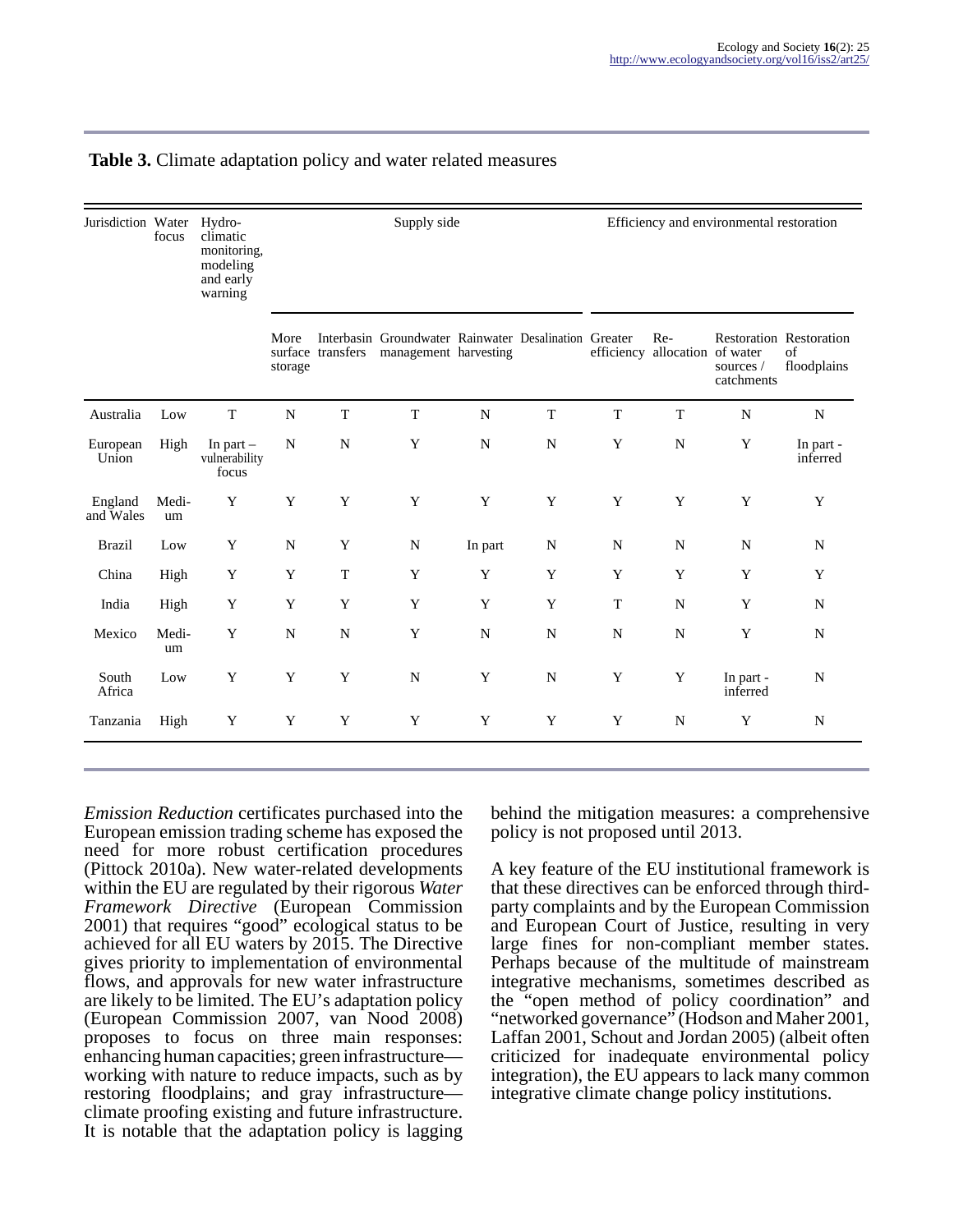# Table 4. Climate policy institutional settings Note: CC= climate change.

| Jurisdiction Legislation Integrated |                                               | climate<br>policy<br>(mitigation)<br>and<br>adaptation) | Iterative policy Intra-                                                     | governmental<br>institution/s                                                     | Inter-<br>governmental<br>institution/s                                                                                 | Central policy<br>unit                                                          | Multi-<br>stakeholder for the                               | Commissioner<br>institution/s environment                                            | State-of-the-<br>environment<br>reporting                                            |
|-------------------------------------|-----------------------------------------------|---------------------------------------------------------|-----------------------------------------------------------------------------|-----------------------------------------------------------------------------------|-------------------------------------------------------------------------------------------------------------------------|---------------------------------------------------------------------------------|-------------------------------------------------------------|--------------------------------------------------------------------------------------|--------------------------------------------------------------------------------------|
| Australia                           | In part $-$<br>ETS law<br>tabled              | N                                                       | N                                                                           | In part $-$ Sub-<br>Committee of<br>Cabinet                                       | N                                                                                                                       | In part – Dept $N$<br>of CC                                                     |                                                             | N                                                                                    | Y                                                                                    |
| European<br>Union                   | $Y - 2009$<br>legislative separate<br>package |                                                         | $N$ – policies $Y$ – cyclical<br>policy review                              | N                                                                                 | In part $-$<br>proposed<br>Impact and<br>Adaptation<br>Steering<br>Group                                                | $N - DG$<br>Environment                                                         | N                                                           | In part $-EC$<br>plays this role                                                     | Y                                                                                    |
| United<br>Kingdom                   | $Y$ – The<br>CC Act<br>2008                   | Act 2008                                                | $Y$ – The CC $Y$ – 5 yearly<br>program cycle                                | N                                                                                 | In part $-$<br>Adapting to<br>CC UK group                                                                               | In part $-$ Dept N<br>of Energy and<br><sub>CC</sub>                            |                                                             | $Y -$<br>Sustainable<br>Development<br>Commission<br>In part -<br>Committee on<br>CC | In part $-$<br>Sustainable<br>Development<br>Commission,<br>focused on<br>government |
| <b>Brazil</b>                       | N                                             | In part $-$<br>2008.<br>Adaptation<br>is weak           | $Y -$<br>implementation Ministerial<br>through 5-year Committee on<br>plans | Y - Inter-<br>CC                                                                  | Y – Brazilian<br>Forum on CC                                                                                            | $Y -$ Office of<br>the President                                                | ${\rm Y}-$<br><b>Brazilian</b><br>Forum on<br>CC            | Y - Secretaria<br>de Assuntos<br>Estratégicos                                        | N                                                                                    |
| China                               | N                                             | $Y - 2007$                                              | Y –<br>implementation Coordination<br>plans                                 | $Y - National$<br>through 5-year Committee on<br>CC                               | $Y - system for Y - National$<br>coordinating<br>work,<br>including<br>between<br>national $\&$<br>local<br>governments | Leading Group<br>to Address<br>CC, National<br>Development<br>& Reform<br>Comm. | N                                                           | N                                                                                    | N                                                                                    |
| India                               | N                                             | $Y - 2008$                                              | $Y -$<br>implementation Coordination<br>through 5-year Unit for<br>plans    | $Y -$<br>Implementation<br>of nat. plan                                           | N                                                                                                                       | $N -$ Ministry<br>for<br>Environment<br>and Forests                             | Y –<br>Advisory<br>Council on<br>Climate<br>Change          | N                                                                                    | N                                                                                    |
| Mexico                              | N                                             | Y - Special N<br>program on<br>CC 2009                  |                                                                             | $Y -$<br>Intersecretarial<br>Commission<br>on CC                                  | N                                                                                                                       | $N -$<br>SEMARNAT                                                               | $Y -$<br>Consultative<br>Council on<br>CC                   | N                                                                                    | N                                                                                    |
| South<br>Africa                     | N                                             | N                                                       | N                                                                           | Y - Inter-<br>departmental<br>Committee<br>advises<br>Minister for<br><b>DEAT</b> | N                                                                                                                       | $N - Dept$<br>Environmental Advisory<br>Affairs and<br>Tourism                  | Y -<br>Committee<br>to DEAT                                 | N                                                                                    | N                                                                                    |
| Tanzania                            | N                                             | $Y - 1997$                                              | N                                                                           | Y - The<br>National CC<br>Committee                                               | $Y$ - The<br>National CC<br>Committee                                                                                   | In part $-$ Vice-<br>President's<br>Office,<br>Division of<br>Environment       | In part $-$<br>one non-<br>gov.<br>member on<br><b>NCCC</b> | N                                                                                    | N                                                                                    |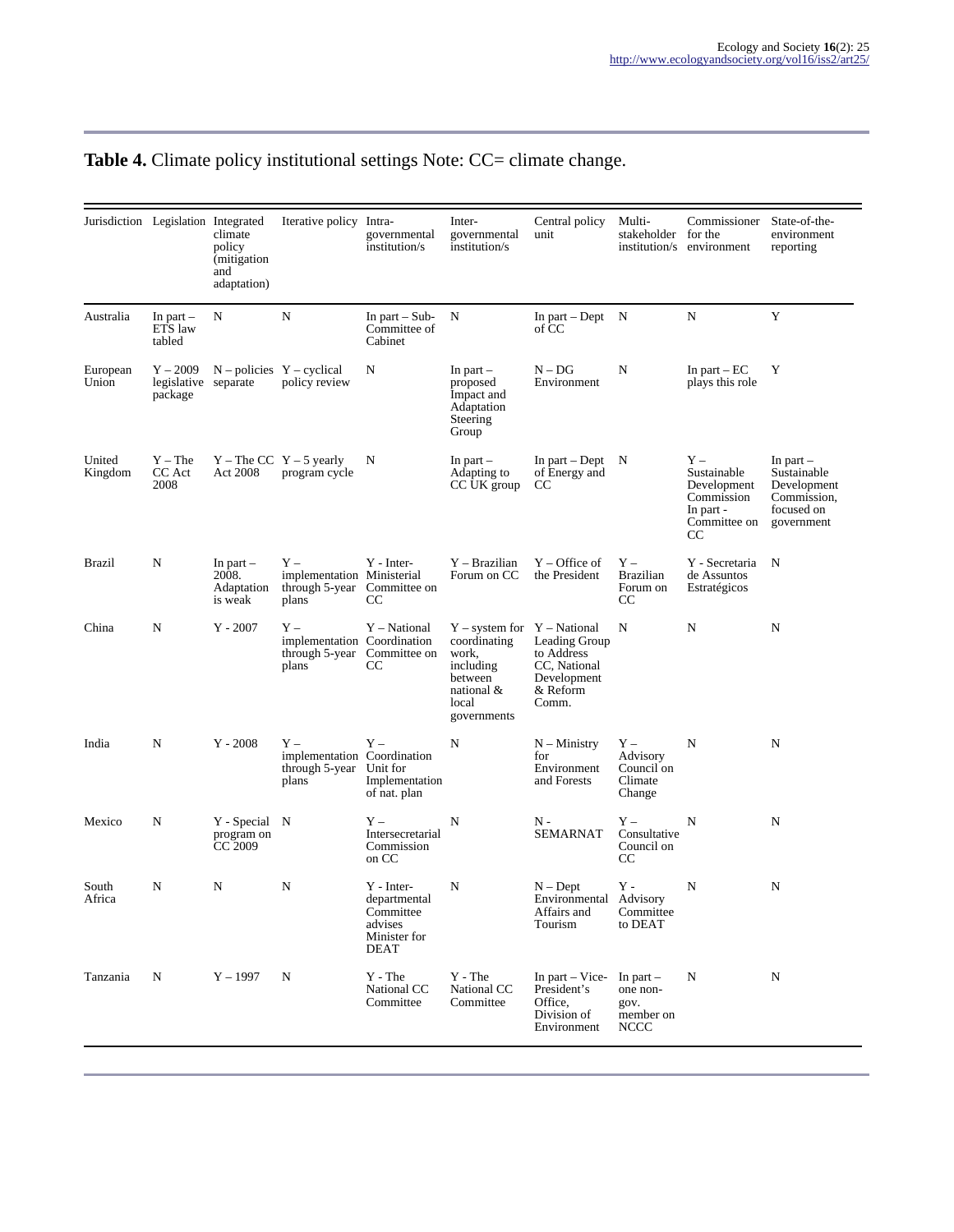#### **England and Wales**

The United Kingdom's government, in its policies that apply to England and Wales, has legislated for substantial reductions in greenhouse gas emissions in its *Climate Change Act* (HM Government 2008b), including in the water sector. However, linked energy policy measures would appear to favor, among other policies, greater application of biofuels, carbon capture and storage, and nuclear power that would consume more water. The government has formed a new Department of Energy and Climate Change to lead these initiatives. *The Adapting to Climate Change Programme* for England (HM Government 2008a) appears vague and research oriented, with few specific measures or targets. This contrasts markedly with the Environment Agency's *Water Resources Strategy for England and Wales* (EA 2009), which proposes a sophisticated range of specific climate adaptation measures, even if they lack targets. The UK contrasts with other jurisdictions in having an independent and expert-based Committee on Climate Change, but in other respects apparently lacks integrative mechanisms.

#### **Commonalities among developed jurisdictions**

The three developed jurisdictions discussed here have a number of common elements in their approaches to climate change and water: in particular, they substantially conflate climate and energy policies, as reflected in legislation and the structures of government. Despite having regions with major water scarcity problems, these countries have each adopted climate mitigation measures that may substantially impact on water resources without recognizing and managing the conflict. Their adaptation plans lag behind climate mitigation policies and tend to consist of vague measures and proposals for more research. In Australia and the UK, in parallel policy initiatives, it is government water agencies that appear to have developed more specific and practical climate adaptation measures. Despite urging developed countries to enhance their governance, these measures are often lacking in these developed jurisdictions, for instance, none have multi-stakeholder advisory institutions on climate change.

#### **DISCUSSION OF NATIONAL POLICIES— DEVELOPING NATIONS**

#### **Brazil**

Brazil's *National Plan on Climate Change* (Government of Brazil 2008), despite its claims to integration, focuses largely on energy mitigation measures and fails to consider interaction with water resources and ecosystems. Major adaptation challenges are omitted, such as increasing water scarcity in northeast Brazil. The plan proposes boosting biofuel production from sugar cane (including increasing domestic ethanol use by 11% per year), and expanding hydroelectric generation by 34,460 GW by 2016, which could impact on freshwater ecosystem services. The considerable potential to increase hydropower production by upgrading existing dams is not explicitly recognized (World Wildlife Fund (WWF) 2004). Extensive afforestation is also proposed. Biofuels, hydropower, and afforestation have the potential to increase water consumption significantly.

However, the climate change policy processes have the potential to better integrate policy. The processes are underpinned by a number of presidential decrees, establishing influential institutions: a multi-stakeholder Brazilian Forum on Climate Change and an Inter-Ministerial Committee on Climate Change coordinated by the Office of the President. Day-to-day implementation of the national plan is delegated to an interdepartmental Executive Group on Climate Change coordinated by the Ministry of the Environment.

#### **China**

China's *National Climate Change Program* (Government of China 2007:25–50) includes a commitment to "integrate climate change policy with other interrelated policies," and there are substantial attempts to do this. This is reflected in the appointment of the powerful National Reform and Development Commission to lead the program, reporting to the State Council, and overseeing implementation by key agencies. This top-level leadership may need to be supported by further measures to promote collaboration among government agencies, accountability, and enforcement for effective implementation.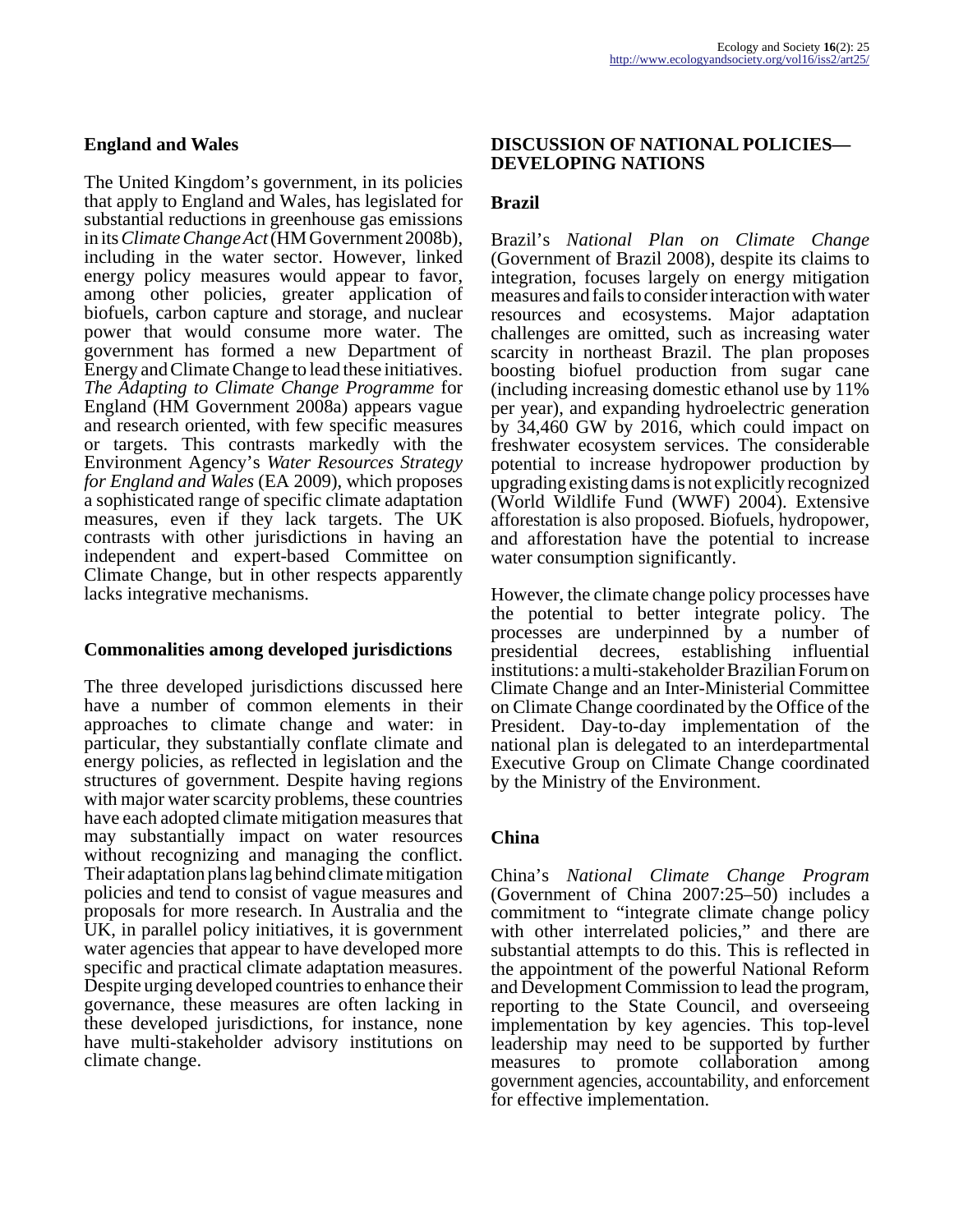A key water-related commitment is to reduce the vulnerability of water resources by 2010 with measures for: "rational exploitation" and allocation of water, building new infrastructure, and anti-flood engineering. The program also promises to "speed up building of the Project of South-to-North Water Diversion," the major interbasin transfer project to take water from the Yangtze River basin over a thousand kilometers to northern China. In terms of energy, China plans to promote the development of bioenergy and raise the proportion of renewable energy (including large-scale hydropower) to 10% by 2010. The expansion of hydropower is qualified with the "precondition of protecting the ecosystem." The challenge of harmonizing hydropower development with nature is illustrated in the upper Yangtze River basin, where many proposed dams coincide with river reaches and sub-catchments identified as having high biodiversity conservation values. Hence, water resources and ecosystems are explicitly considered in Chinese climate change policies, but there are tensions between energy generation and water supply, and between "soft" and "hard" approaches to water management.

## **India**

India has proposed a disparate range of climate change response measures that do consider water, but the implications for greater water consumption and other impacts on freshwater ecosystem services from the hydropower and biofuel targets would be negative and integration mechanisms are not proposed. The Indian *National Action Plan on Climate Change* (Government of India 2008) defines eight priority "missions." The political impetus behind the plan is questionable, with an advisory committee reporting to the Prime Minister and the Ministry of Environment and Forests delegated to coordinate implementation across Union Government agencies. Water is one of eight "national missions," and includes a target of increasing water use efficiency by 20%. There are many "no and low regrets" freshwater adaptation measures proposed, such as: conjunctive management of groundwater, rainwater harvesting, tank restoration, wastewater reuse, and (reactive) wetlands conservation (Ministry of Water Resources (MWR) 2009), consistent with academic assessments of water management priorities (Gupta and Deshpande 2004, Amarasinghe et al. 2008). However, the climate policy reiterates support for the *National Water Policy* (MWR 2002), which has

a greater emphasis on centralized water infrastructure, such as the proposed interlinking of rivers scheme (MWR 2009). On the ground, initiatives for soft-path measures, like rainwater harvesting and tank restoration are driven by nongovernment actors, whereas government support is often ineffective or favors major infrastructure schemes, such as the proposed Polavaram Dam (Gujja et al. 2006, 2009, Pittock 2009b). The focus on the Himalayas and forests is not explained given that other biomes and regions are likely to be significantly impacted. Extensive afforestation is proposed.

A massive expansion of hydropower generation is proposed from 30–35,000 MW to 133,700 MW. Uniquely among the national plans assessed, a target is set to install pumped storage schemes at 56 sites with 94,000 MW capacity. The policy on hydropower development (Government of India 1998) is for "Optimal harnessing of hydro potential in each river basin." Furthermore, targets are set for increased energy production from biofuels. The plan supports the 2002 national water policy for greater storage development, "interlinking" 37 rivers around the country (National Water Development Agency (NWDA) 2008), and desalination. These measures would have significant, perverse impacts on freshwater ecosystem services.

#### **Mexico**

Mexico has substantial climate change policies, but the implications for water resources and ecosystems are mixed and mechanisms for sub-national implementation are unclear. The *National Strategy on Climate Change 2007* and *Special Program on Climate Change 2009–2012* (Estados Unidos Mexicanos (EUM) 2009, Secretaria de Medio Amiente y Recursos Naturales (SEMARNAT) and Instituto Nacional de Ecologia (INE) 2009) recognize the magnitude of the problems and include a range of substantial mitigation measures, which are incorporated in the 2007–2012 *National Development Plan,* as well as some adaptation actions. Modest renewable power increases are proposed, including hydropower and biofuel expansion. Large vegetation and land-use targets are included, involving forest restoration and expansion and enhancing protected areas. The proposed adaptation measures for water, although lacking targets, are focused on better management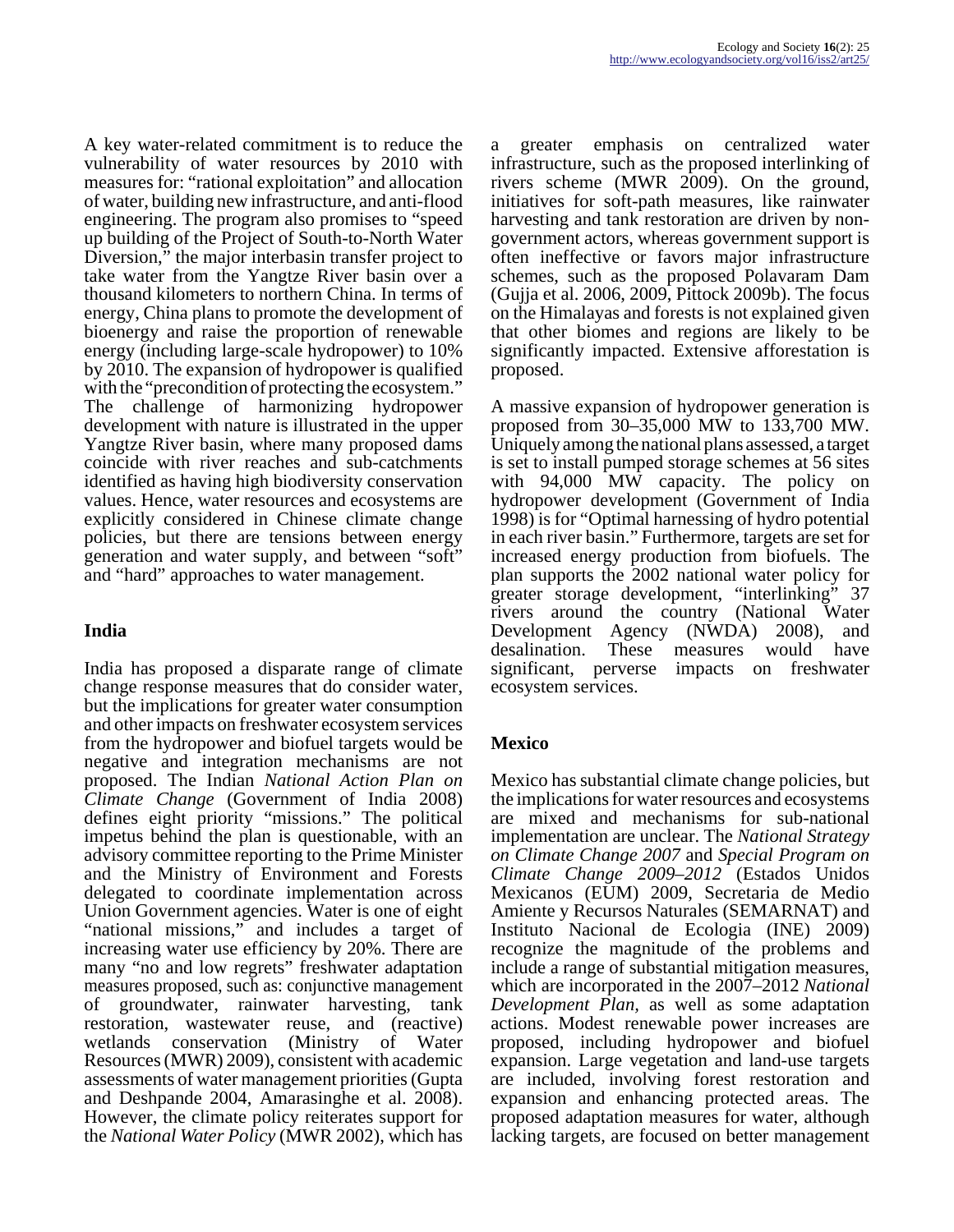of surface and ground water sources, including watershed restoration. In Mexico's 4<sup>th</sup> National Communication to the UNFCCC, reported implementation of adaptation measures lags behind mitigation action (SEMARNAT and INE 2009). The multi-stakeholder and expert-based Consultative Council on Climate Change and the ministerial Intersecretarial Commission on Climate Change provide a strong institutional structure for policy<br>development and implementation, although development and implementation, mechanisms to translate this federal policy into state-level implementation are not evident.

#### **South Africa**

South Africa has a formal climate change policy that is out of date and incapable of supporting integrated management of climate change and water resources and ecosystems. The *National Climate Change Response Strategy* (Government of South Africa 2004) mainly proposes to study the problem. A new policy was supposed to be finalized in 2010. More recent government statements propose a range of measures that involve water-intensive carbon mitigation options, including carbon capture and storage, and biofuel production. South Africa is already water scarce, and is likely to experience even less runoff over large parts of the country with climate change. Surprisingly, their long history of regulating land uses that reduce stream flow has not been translated into climate adaptation policies. More than the other countries assessed here, South Africa appears to afford little political importance to climate change, with responsibility resting with the Minister for Environmental Affairs, informed by a Council on Climate Change (advisory) Committee and implemented in part through a Government Climate Change (inter-departmental) Committee.

#### **Tanzania**

On paper, Tanzania has identified priorities for action and integrative mechanisms, including for water, but further work is needed to assess whether their adaptation program represents short-lived and donor-driven action or whether it is a genuine sign of government commitment to addressing the challenges of climate change. Tanzania's *National Adaptation Program of Action* (United Republic of Tanzania (URT) 2007) takes a comprehensive overview of their climate change challenges,

appears to have been developed with extensive consultation, and identifies a modest number of priorities for practical action, many of them water related. Responsibility for climate change rests with the Vice-President and this is supported by a National Climate Change Committee. Although these measures appear positive, the government's website makes limited reference to climate change and does not provide access to key policy documents, nor are climate mitigation measures discussed.

#### **Commonalities among developing jurisdictions**

The developing country jurisdictions have a number of commonalities, notably, their climate policies generally integrate mitigation and adaptation measures. They have policies in favor of low carbon but water-intensive energy technologies, with the richer developing countries adopting substantial targets that will have perverse impacts on water resources and ecosystems. All of these countries have measures for substantial afforestation that do not consider the impacts on green water use and reduction of surface water inflows. Basically, the conflicts between carbon sequestration and energy generation vs. water resources and ecosystems have not been recognized or managed. A diverse array of water-related climate adaptation measures are proposed, ranging from a few measures in Brazil to a broad range in China, and these include significant infrastructure and supply-led approaches through to those that focus on restoration of the natural sources of water. No and low regrets measures have largely been overlooked in these nations, such as conservation of wetlands as carbon sinks, and restoration of floodplains to manage floods. Most of these countries have intra-governmental and multi-stakeholder coordination mechanisms, but there are few inter-governmental mechanisms to engage sub-national governments. An important difference is that many of these nations use 5-year plans as cyclical policy mechanisms, but all lack climate change-focused legislation and most do not have independent review mechanisms.

#### **DISCUSSION OF COMMON ELEMENTS**

Assessment of these national policies demonstrates how poorly governmental decision makers understand that many energy generation and carbon sequestration technologies largely depend on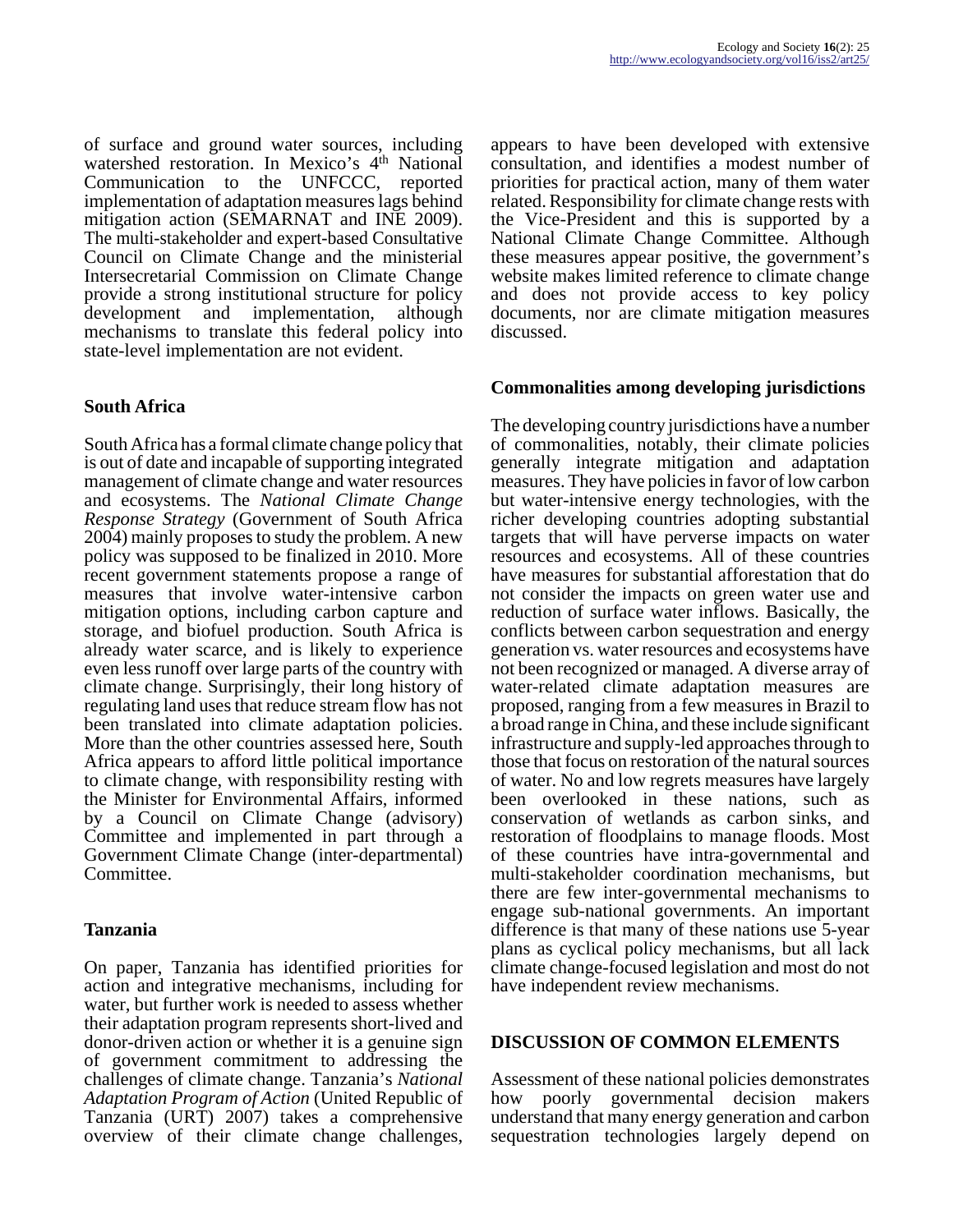adequate water supplies. This is a major flaw in the climate and energy policies examined that needs to be addressed if objectives are to be met in all relevant sectors (e.g., biodiversity, water, energy, and climate).

## **Currency of key policies**

It is apparent that many of the sectoral policies assessed were adopted before the magnitude of the challenges from climate change were understood. In particular, many nations' biodiversity policies appear to be out of date, and to a lesser extent, their water policies as well (Table 1). Many of the environmental and water policies are largely predicated on the assumption of climatic and hydrological stationarity (apart from those of Australia and the UK) (Milly et al. 2008) and are unfit for this era. Many of the policies that do cite climate change recommend further monitoring and research rather than proposing more meaningful actions (Table 3). There are some indications that governments are beginning to revise out-of-date policies, as with South Africa and Australia's energy policies. Energy and climate policies tend to be those that are most recent (Table 1). The more integrated approaches, such as those of China and the EU, appear to rely in part on cyclical processes for policy renewal, such as 5-year plans, consistent with the findings of Dovers (2005) on better practices for sustainability institutions.

#### **Technologies and measures deployed**

All jurisdictions have adopted carbon sequestration and energy generation technologies that do not consider and may substantially impact on green and blue water resources. Biofuel and forestry expansion are promoted by nearly all countries. Although hydropower is favored by most, the magnitude of the expansion planned in Brazil, China, and India will have significant impacts on their freshwater environments and resources (Pittock 2010b). Only India explicitly considered pumped-storage hydropower (Government of India 2008), which may be a lower impact alternative. Expansion of nuclear power is underway in many jurisdictions, raising questions as to the reliability of supplies of cooling water (Hightower and Pierce 2008). Measures for carbon capture and storage in developed countries appeared oblivious to the additional water requirements of these plants

(NETL 2008, Smart and Aspinall 2009). Surprisingly, many synergistic interventions are not specifically endorsed, including such low regrets measures as wetlands conservation, energy efficiency in water systems, and power generation from sewerage (EA 2009).

Although a broad spectrum of water-related adaptations are favored by the countries, the degree of commitment is much less convincing in most cases compared with mitigation technologies in terms of specificity, funding, and targets (Table 3). Some states appear to favor high-impact infrastructure measures such as long-distance interbasin water transfers, whereas others tend toward restoring the environment as a source of water. Synergies in adaptation were also neglected, such as restoration of floodplains to better manage extreme floods (Opperman et al. 2009).

## **Policy integration**

It is apparent that relatively few of the energy and climate change policies have considered sustaining freshwater ecosystems services, even where there is a long history of water scarcity and conflict, as in Australia (Tables 2 and 3). Those climate and energy policies that do cite freshwater resources do this in terms of greater exploitation for energy generation. Brazil and China make the extra commitments to develop hydropower in a manner that minimizes impacts on people and the environment (Government of China 2007b), yet implementing these commitments may require a great improvement in standards, accountability and enforcement measures.

Surprisingly, a number of countries either have no detailed overarching climate policy, as with Australia (there is relatively little substance behind the policy outline cited in Newell et al. (2011) compared with the UK), or overlook key aspects of a coherent climate change strategy, such as Brazil's incomplete adaptation measures (Government of Brazil 2008). It would appear that the more integrated policies, such as those of China and the EU, emerge from jurisdictions with strong central leadership, cyclical policy processes, and/or robust accountability mechanisms (such as the EU processes for enforcing directives). A number of jurisdictions show a growing tendency to explicitly integrate climate and energy policies, including the EU, Australia, and South Africa. However, the links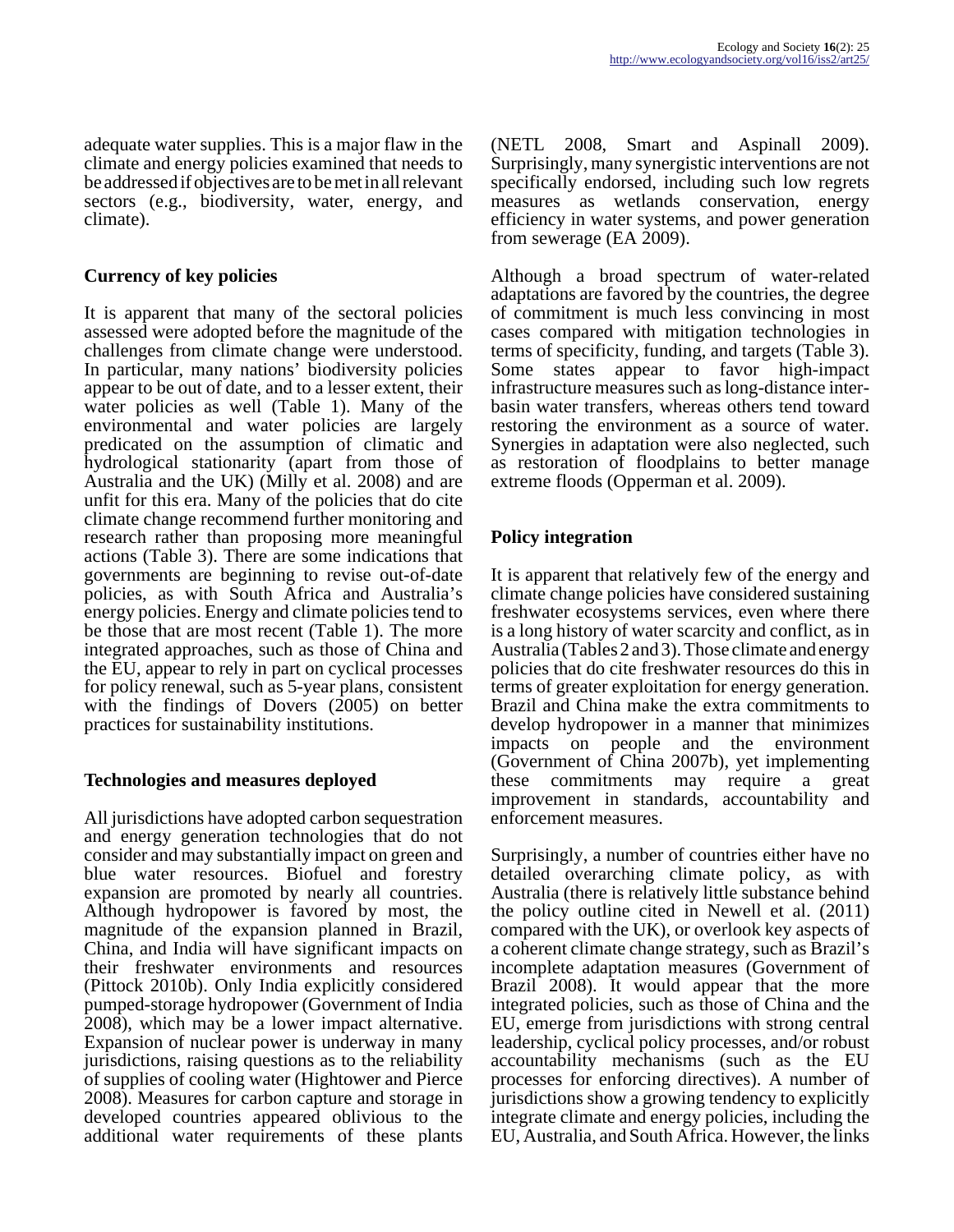to sustainable freshwater ecosystem services appear very poorly understood. In contrast, a number of non-government organizations have gone a step further with broad-scale modeling that seeks to explicitly consider trade-offs among social wellbeing, the environment, and access to energy, such as the assessment of different global energy options in *Climate solutions* (WWF 2007).

## **Leadership**

The degree of engagement of senior national or EU leaders in climate change policy development appears to correlate to the extent to which these policies are comprehensive, integrated, and target driven. The better policies appear to have been developed under the auspices of senior leaders and ministers in multi-sector processes, such as those of China (through their NDRC) and the EU. In contrast, nations where the senior leadership is not engaged, as in South Africa, appear to be languishing. In most countries, environmental ministries are relatively junior government agencies, and their assignment in the lead role for coordinating whole-of-government implementation of national climate change policies, as with Brazil and India, raises questions as to how effectively they will be implemented. Australia has a unique institutional arrangement with a (new and) separate Department of Climate Change; only time will tell whether this will lead to a more effective national focus on climate change responses, or whether it will exacerbate sectoral silos within government.

#### **Independent review and accountability mechanisms**

Few of the jurisdictions examined had independent review institutions capable of providing more objective advice to government on these environment and sustainable development policies, which could be a key avenue for identifying and addressing perverse outcomes or synergies. In this role, Brazil has a sustainable development commission, whereas the UK's is being abolished in 2011 (Prakash 2011), and the European Commission (often with third-party engagement) plays a strong enforcement role with the EU Member States. Australia and the EU have "stateof-the-environment" reporting processes.

#### **Further research**

This initial examination of a broad sample of climate change policies from nine governments has identified a number of issues, trends, and opportunities that should be subject to more detailed analysis for policy development in specific jurisdictions. There is potential for this overview to be followed by theoretical exploration and testing of policy and institutional design. Building on the work of de Fraiture et al. (2008) for biofuel production, further assessment could seek to quantify the water use implications of a range of climate change response measures. Specific institutional elements that could be further examined include: quantifying the costs and benefits of the sectoral vs. integrated approaches in responding to climate change; assessment of how these policy settings are implemented in practice (a new institutionalism approach (Young 1999)); factors that favored the establishment, maintenance, and effectiveness of the national integrative mechanisms identified in this research; and the effectiveness of the separate climate change ministries in Australia and the United Kingdom (combining climate change and energy) vs. other models of administering national climate change responses.

## **CONCLUSION**

Regardless of climate change, pollution and the growth in demand for water globally are diminishing biodiversity and the quality of life for a vast number of people. Climate change mitigation is an important objective and there are a variety of alternative responses that could achieve reductions in greenhouse gas emissions. Many choices, such as greater use of energy technologies like hydropower and biofuels, will consume significantly more water and impact on the provision of other freshwater ecosystem services. Similarly, climate change adaptation measures may represent maladaptation, in having negative impacts on other sectors, or be synergistic with other sectoral goals. This paper outlines evidence of perverse impacts from poorly integrated national and international climate and energy policies on other freshwater ecosystem services. The paper also identifies opportunities for synergies among water, energy, and climate change policies that few governments have identified or prioritized, such as carbon sequestration through wetlands conservation,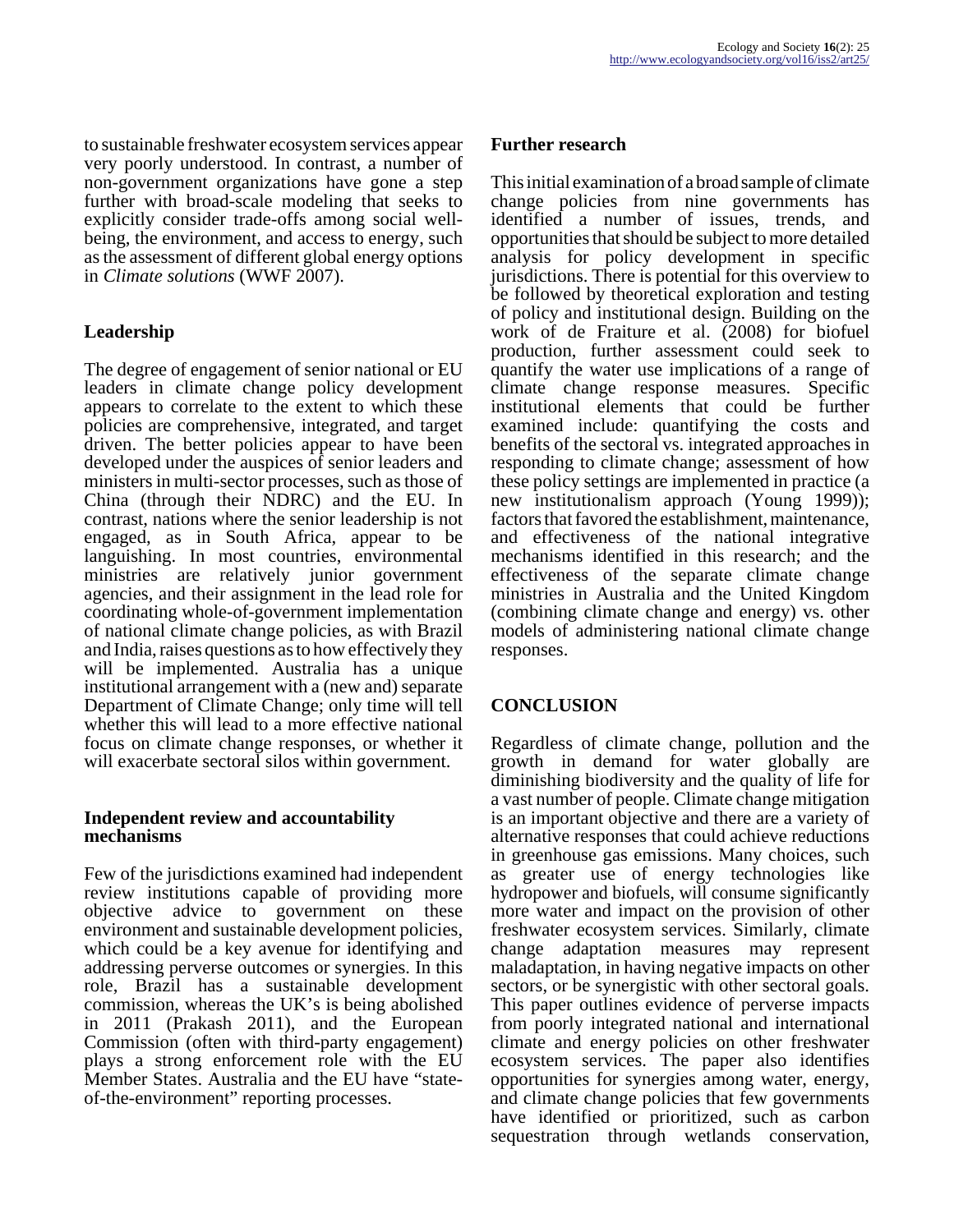energy generation from sewage, energy efficiency in water services, and restoration of floodplains.

A number of factors are identified as promoting more sustainable cross-sector policy development, including engagement of high-level leaders; multisector forums for enhanced policy development; iterative policies to build on experience of previous periods; and independent review and enforcement mechanisms. Governments and societies need to apply these lessons to better integrate their sectoral policies for climate change, energy, water, and other relevant sectors to benefit people and the environment. This overview of the policy settings from a broad range of countries could be followed by: (i) more detailed theoretical exploration and testing, in terms of policy and institutional design, and (ii) more detailed analysis for policy development in specific jurisdictions.

*Responses to this article can be read online at: [http://www](http://www.ecologyandsociety.org/vol16/iss2/art25/responses/).ecologyandsociety.org/vol16/iss2/art25/ responses/*

#### **Acknowledgments:**

*I thank Eugenio Barrios and Glauco de Freitas for advice on relevant national policies, and support from the WWF network in undertaking elements of this research. Comments on the draft paper from Stephen Dovers, Karen Hussey, the editor, and two anonymous reviewers were greatly appreciated.*

## **LITERATURE CITED**

Amarasinghe, U. A., T. Shah, and P. G. McCornick. 2008. Seeking calm water: exploring policy options for India's water future. *Natural Resources Forum* **32**(4):305–315.

Bates, B. C., Z. W. Kundzewicz, S. Wu, and J. P. Palutikof, editors. 2008. *Climate change and water.* Technical Paper of the Intergovernmental Panel on Climate Change (IPCC). IPCC Secretariat, Geneva, Switzerland.

Butler, D., and F. A. Memon. 2006. *Water demand management.* IWA Publishing, London, UK.

Calder, I. R. 2007. Forests and water—ensuring forest benefits outweigh water costs. *Forest Ecology and Management* **251**(1–2):110–120.

Calder, I. R., and M. D. Newson. 1979. Land-use and upland water resources in Britain: a strategic look. *Journal of the American Water Resources Association* **15**(6):1628–1639.

Commonwealth of Australia, Government of New South Wales, Government of Victoria, Government of Queensland, Government of South Australia, Government of the Australian Capital Territory and Government of the Northern Territory. 2004. *Intergovernmental Agreement on a National Water Initiative.* Council of Australian Governments. [online] URL: [http://www.nwc.gov.au/www/html/117](http://www.nwc.gov.au/www/html/117-national-water-initiative.asp) [national-water-initiative.asp.](http://www.nwc.gov.au/www/html/117-national-water-initiative.asp)

Commonwealth of Australia, The State of New South Wales, The State of Victoria, The State of Queensland, The State of South Australia and The Australian Capital Territory. 2008. *Agreement on Murray-Darling Basin Reform.* Council of Australian Governments. [online] URL: [http://www](http://www.coag.gov.au/coag_meeting_outcomes/2008-07-03/docs/Murray_Darling_IGA.pdf) .coag.gov.au/coag\_meeting\_outcomes/2008-07-03/ [docs/Murray\\_Darling\\_IGA.pdf](http://www.coag.gov.au/coag_meeting_outcomes/2008-07-03/docs/Murray_Darling_IGA.pdf).

Comprehensive Assessment of Water Management in Agriculture (CAoWMiA). 2007. *Water for food, water for life. A comprehensive assessment of water management in agriculture.* Earthscan and International Water Management Institute, London, UK and Colombo, Sri Lanka.

de Fraiture, C., M. Giordano, and Y. Liao. 2008. Biofuels and implications for agricultural water use: blue impacts of green energy. *Water Policy* **10**  $(S1): 67-81.$ 

Department of Climate Change and Energy Efficiency (DCCEE). 2010. *Design of the carbon farming initiative.* Consultation paper. DCCEE, Canberra, Australia. [online] URL: [http://www.clim](http://www.climatechange.gov.au/government/submissions/carbon-farming-initiative.aspx) atechange.gov.au/government/submissions/carbon[farming-initiative.aspx.](http://www.climatechange.gov.au/government/submissions/carbon-farming-initiative.aspx)

Department of Energy (DoE). 2008. *Concentrating solar power commercial application study: reducing water consumption of concentrating solar power electricity generation.* Report to Congress. DoE, Golden, Colorado, USA. [online] URL: [http:](http://www.nrel.gov/csp/pdfs/csp_water_study.pdf) [//www.nrel.gov/csp/pdfs/csp\\_water\\_study.pdf.](http://www.nrel.gov/csp/pdfs/csp_water_study.pdf)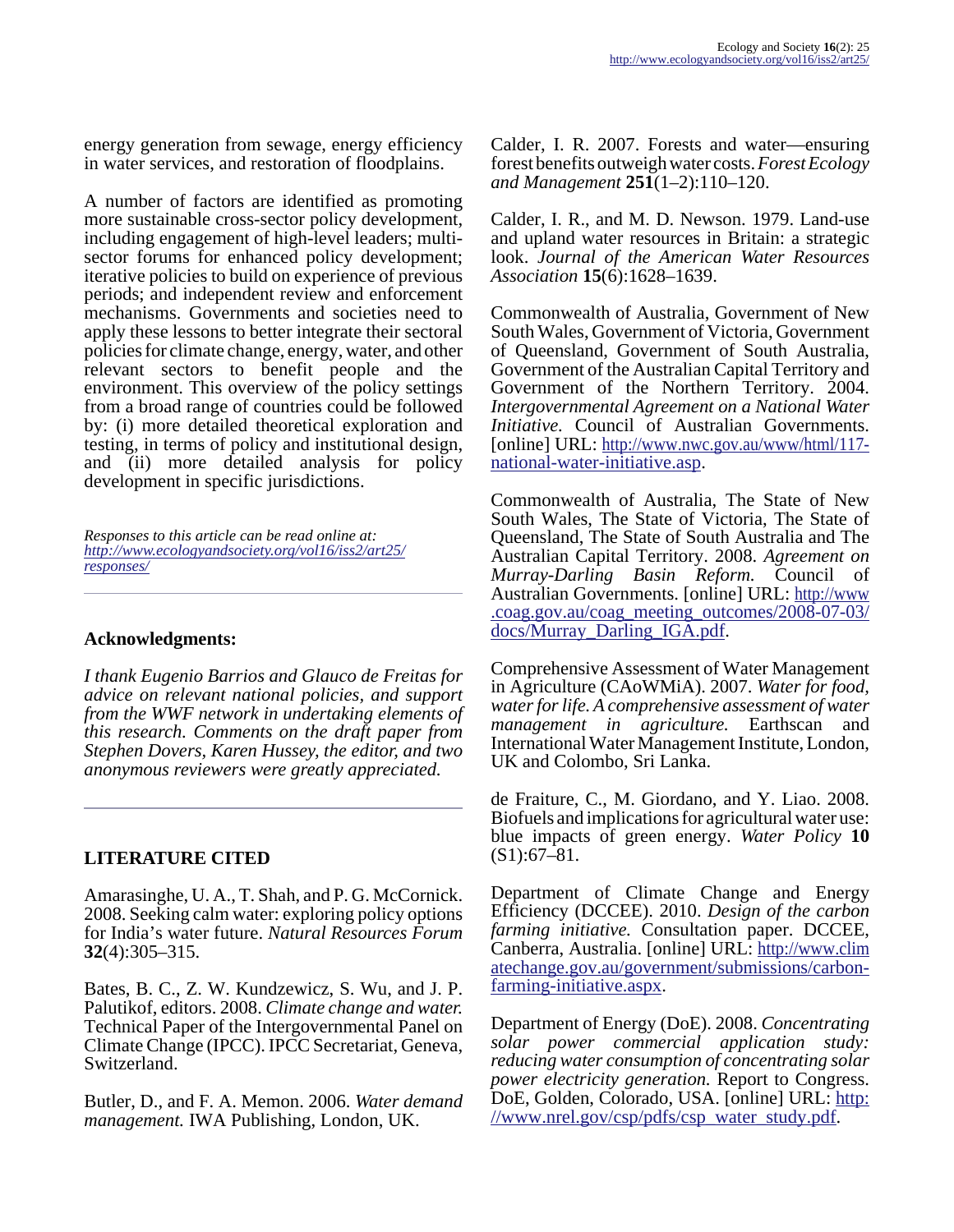Dovers, S. 2005. *Environment and sustainability policy: creation, implementation, evaluation.* Federation Press, Annandale, New South Wales, Australia.

Dovers, S. R., and A. A. Hezri. 2010. Institutions and policy processes: the means to the ends of adaptation. *Wiley Interdisciplinary Reviews: Climate Change* **1**(2):212–231.

Environment Agency. 2009. *Water for people and the environment. Water resources strategy for England and Wales.* Environment Agency, Bristol, UK. [online] URL: [www.environment-agency.gov.](http://www.ecologyandsociety.org/4037/www.environment-agency.gov.uk) [uk](http://www.ecologyandsociety.org/4037/www.environment-agency.gov.uk).

Estados Unidos Mexicanos (EUM). 2009. *Programa Especial de Cambio Climático 2008– 2012.* Poder Ejecutivo Federal, EUM, Mexico City, Mexico. (In Spanish) [online] URL: [http://www.ca](http://www.cambioclimatico.gob.mx/images/stories/PDF/pecc_capitulos.pdf) mbioclimatico.gob.mx/images/stories/PDF/pecc\_capitulos. [pdf.](http://www.cambioclimatico.gob.mx/images/stories/PDF/pecc_capitulos.pdf)

European Commission. 2001. *Directive 2000/60/ EC of the European Parliament and of the Council of 23 October 2000 establishing a framework for Community action in the field of water policy.* European Commission, Brussels, Belgium. [online] URL: [http://europa.eu/legislation\\_summaries/agriculture/](http://europa.eu/legislation_summaries/agriculture/environment/l28002b_en.htm) [environment/l28002b\\_en.htm](http://europa.eu/legislation_summaries/agriculture/environment/l28002b_en.htm).

European Commission. 2007. *Adapting to climate change in Europe - options for EU action.* Green paper from the Commission to the Council, the European Parliament, the European Economic and Social Committee and the Committee of the Regions. COM(2007) 354 final, European Commission, Brussels, Belgium. [online] URL: [htt](http://eur-lex.europa.eu/LexUriServ/LexUriServ.do?uri=COM:2007:0354:FIN:EN:PDF) p://eur-lex.europa.eu/LexUriServ/LexUriServ.do?uri= [COM:2007:0354:FIN:EN:PDF](http://eur-lex.europa.eu/LexUriServ/LexUriServ.do?uri=COM:2007:0354:FIN:EN:PDF).

European Commission 2008. *Combating climate change. The EU leads the way.* European Commission, Brussels, Belgium. [online] URL: [htt](http://ec.europa.eu/publications/booklets/move/75/en.pdf) p://ec.europa.eu/publications/booklets/move/75/en. [pdf.](http://ec.europa.eu/publications/booklets/move/75/en.pdf)

Falkenmark, M., and D. Molden. 2008. Wake up to realities of river basin closure. *Water Resources Development* **24**(2):201–215.

Garnaut, R. 2008. *The Garnaut climate change review: final report.* Cambridge University Press, Melbourne, Australia. [online] URL: [http://www.g](http://www.garnautreview.org.au/index.htm) [arnautreview.org.au/index.htm.](http://www.garnautreview.org.au/index.htm)

Gerbens-Leenes, P. W., A. Y. Hoekstra, and T. H. van der Meer. 2008. *Water footprint of bio-energy and other primary energy carriers.* UNESCO-IHE Institute for Water Education, Delft, The Netherlands. [online] URL: [http://www.waterfootp](http://www.waterfootprint.org/Reports/Report29-WaterFootprintBioenergy.pdf) rint.org/Reports/Report29-WaterFootprintBioenergy. [pdf.](http://www.waterfootprint.org/Reports/Report29-WaterFootprintBioenergy.pdf)

Gleick, P. H. 2002. Water management: Soft water paths. *Nature* **418**(6896):373–373.

Government of Australia. 2008. *White paper. Carbon pollution reduction scheme: Australia's low pollution future.* Department of Climate Change, Canberra, Australia. [online] URL: [http://www.clim](http://www.climatechange.gov.au/whitepaper/index.html) [atechange.gov.au/whitepaper/index.html.](http://www.climatechange.gov.au/whitepaper/index.html)

Government of Brazil. 2008. *Executive summary. National plan on climate change.* Decree No. 6263 of 21 November 2007 (English version). Interministerial Committee on Climate Change, Government of Brazil, Brasilia, Brazil. [online] URL: [http://www.mma.gov.br/estruturas/imprensa/](http://www.mma.gov.br/estruturas/imprensa/_arquivos/96_11122008040728.pdf) [\\_arquivos/96\\_11122008040728.pdf.](http://www.mma.gov.br/estruturas/imprensa/_arquivos/96_11122008040728.pdf)

Government of China. 2007. *China's national climate change programme.* (English version). National Reform and Development Commission, Beijing, People's Republic of China. [online] URL: [http://www.ccchina.gov.cn/WebSite/CCChina/UpFile/](http://www.ccchina.gov.cn/WebSite/CCChina/UpFile/File188.pdf) [File188.pdf.](http://www.ccchina.gov.cn/WebSite/CCChina/UpFile/File188.pdf)

Government of India. 1998. *Policy on hydro power development.* Government of India, Dehli, India. [online] URL: [http://www.nhpcindia.com/writereaddata/](http://www.nhpcindia.com/writereaddata/English/PDF/hydro-policy.pdf) [English/PDF/hydro-policy.pdf](http://www.nhpcindia.com/writereaddata/English/PDF/hydro-policy.pdf).

Government of India. 2008. *National action plan on climate change. Prime Minister's Council on Climate Change.* Government of India, Dehli, India. [online] URL:<http://pmindia.nic.in/Pg01-52.pdf>.

Government of South Africa (GoSA). 2004. *National climate change response strategy.* Government of South Africa, Pretoria, South Africa. [online] URL: [www.environment.gov.za/C](http://www.environment.gov.za/ClimateChange2005/climateChangeResopnseStrategu/) [limateChange2005/climateChangeResopnseStrategu/](http://www.environment.gov.za/ClimateChange2005/climateChangeResopnseStrategu/) .

Gujja, B., S. Dalai, H. Shaik, and V. Goud. 2009. Adapting to climate change in the Godavari River basin of India by restoring traditional water storage systems. *Climate and Development* **1**(3):229–240.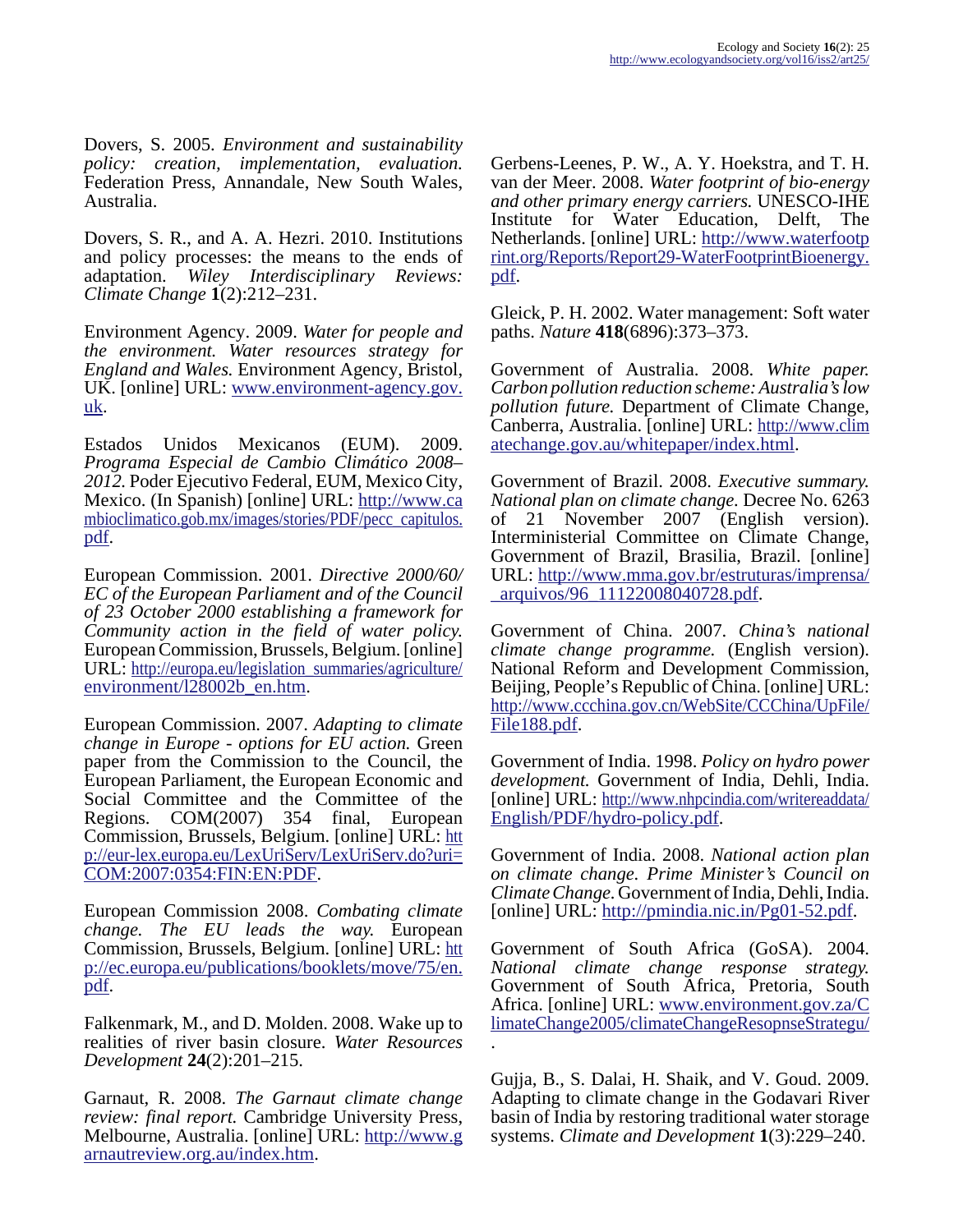Gujja, B., S. Ramakrishna, V. Goud, and Sivaramakrishna, editors. 2006. *Perspectives on Polavaram. A major irrigation project on the Godavari.* Academic Foundation, New Dehli, India.

Gupta, S. K., and R. D. Deshpande. 2004. Water for India in 2050: first-order assessment of available options. *Current Science* **86**(9):1216–1224.

Herron, N., R. Davis, and R. Jones. 2002. The effects of large-scale afforestation and climate change on water allocation in the Macquarie River catchment, NSW, Australia. *Journal of Environmental Management* **65**(4):369–381.

Hightower, M., and S. A. Pierce. 2008. The energy challenge. *Nature* **452**(7185):285–286.

HM Government. 2008a. *Adapting to climate change in England. A framework for action.* Department for Environment, Food and Rural Affairs, London, UK. [online] URL: [www.defra.go](http://www.ecologyandsociety.org/4037/www.defra.gov.uk) [v.uk](http://www.ecologyandsociety.org/4037/www.defra.gov.uk).

HM Government. 2008b. *Climate Change Act 2008.* The Stationery Office Limited, London, UK. [online] URL: [http://www.opsi.gov.uk/acts/acts2008/](http://www.opsi.gov.uk/acts/acts2008/pdf/ukpga_20080027_en.pdf) [pdf/ukpga\\_20080027\\_en.pdf.](http://www.opsi.gov.uk/acts/acts2008/pdf/ukpga_20080027_en.pdf)

Hodson, D., and I. Maher. 2001. The open method as a new mode of governance: the case of soft economic policy co-ordination. *Journal of Common Market Studies* **39**(4):719–746.

Hutson, S. S., N. L. Barber, J. F. Kenny, K. S. Linsey, D. S. Lumia, and M. A. Maupin. 2004. *Estimated use of water in the United States in 2000.* U.S. Geological Survey, Reston, USA. [online] URL: [http://pubs.usgs.gov/circ/2004/circ1268/pdf/](http://pubs.usgs.gov/circ/2004/circ1268/pdf/circular1268.pdf) [circular1268.pdf.](http://pubs.usgs.gov/circ/2004/circ1268/pdf/circular1268.pdf)

Inhaber, H. 2004. Water use in renewable and conventional electricity production. *Energy Sources* **26**(3):309–322.

Johnson, K. M., editor. 2009. *Dr Kristina M. Johnson, Under Secretary of Energy, U.S. Department of Energy before the Committee on Science and Technology Subcommittee on Energy and Environment, U.S. House of Representatives, 9 July 2009* Committee on Science and Technology, US House of Representatives, Washington, D.C., USA.

Kabat, P., and H. Schaik. 2003. *Climate changes the water rules: how water managers can cope with today's climate variability and tomorrow's climate change.* Dialogue on Water and Climate, Delft, The Netherlands. [online] URL: [http://www.waterandcl](http://www.waterandclimate.org/?id=CPWCresources340) [imate.org/?id=CPWCresources340.](http://www.waterandclimate.org/?id=CPWCresources340)

Laffan, B. 2001. The European Union polity: a union of regulative, normative and cognitive pillars. *Journal of European Public Policy* **8**(5):709–727.

Millennium Ecosystem Assessment (MEA). 2005a. *Ecosystems and human well-being: synthesis.* Island Press, Washington, D.C., USA.

Millennium Ecosystem Assessment (MEA). 2005b. *Ecosystems and human well-being: wetlands and water synthesis.* World Resources Institute, Washington, D.C., USA.

Milly, P. C. D., J. Betancourt, M. Falkenmark, R. M. Hirsch, Z. W. Kundzewicz, D. P. Lettenmaier, and R. J. Stouffer. 2008. Stationarity is dead: whither water management? *Science* **319**:573–574.

Ministry of Water Resources (MWR). 2002. *National water policy.* Ministry of Water Resources, Government of India, New Dehli, India. [online] URL: [www.rajirrigation.gov.in/5nwp.htm.](http://www.rajirrigation.gov.in/5nwp.htm)

Ministry of Water Resources (MWR). 2009. *National water mission under national action plan on climate change: comprehensive mission document.* Volume I, April 2009. Ministry of Water Resources, Government of India, New Delhi, India. [online] URL: http://mowr.gov.in/writereaddata/ linkimages/MissionDocument8395131900.pdf.

National Energy Technology Laboratory (NETL). 2008. *Estimating freshwater needs to meet future thermoelectric generation requirements. 2008 update.* DOE/NETL-400/2008/1339. September 30 2008. U.S. Department of Energy, National Energy Technology Laboratory, Pittsburgh, Pennsylvania, USA. [online] URL: [www.netl.doe.gov.](http://www.ecologyandsociety.org/4037/www.netl.doe.gov)

National Water Development Agency (NWDA). 2008. *National Perspective Plan (NPP).* National Water Development Agency, Government of India, Dehli, India. [online] URL: [www.nwda.gov.in/psub](http://www.nwda.gov.in/psublinkdetails.asp?sublinkid=48andlanded=1) [linkdetails.asp?sublinkid=48andlanded=1.](http://www.nwda.gov.in/psublinkdetails.asp?sublinkid=48andlanded=1)

Newell, B., D. Marsh, and D. Sharma. 2011. Climate–energy–water: the need for integrated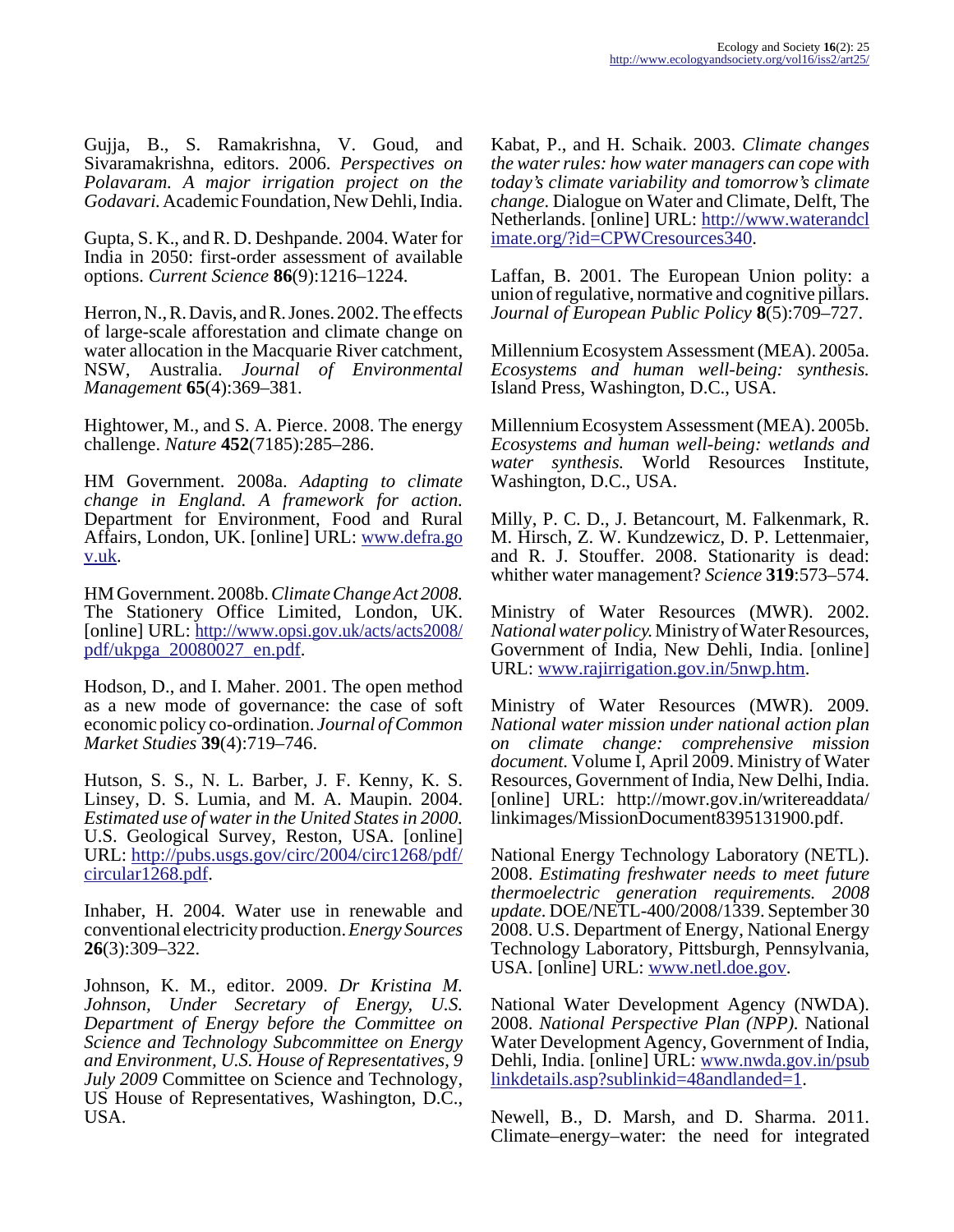adaptation and mitigation policies in the Australian electricity sector. *Ecology and Society* 16(2):15. [online] URL: [http://www.ecologyandsociety.org/vol16/](http://www.ecologyandsociety.org/vol16/iss2/art15) [iss2/art15](http://www.ecologyandsociety.org/vol16/iss2/art15)

Opperman, J. J., G. E. Galloway, J. Fargione, J. F. Mount, B. D. Richter, and S. Secchi. 2009. Sustainable floodplains through large-scale reconnection to rivers. *Science* **326**(5959):487– 1488.

Pittock, A. B. 2009a. *Climate change: the science, impacts and solutions.* Second edition. CSIRO Publishing, Collingwood, Victoria, Australia.

Pittock, J. 2009b. Lessons for climate change adaptation from better management of rivers. *Climate and Development* **1**(3):194–211.

Pittock, J. 2010a. A pale reflection of political reality: integration of global climate, wetland, and biodiversity agreements. *Climate Law* **1**(3):343– 373.

Pittock, J. 2010b. Better management of hydropower in an era of climate change. *Water Alternatives* **3**(2):444–452.

Pittock, J., and B. A. Lankford. 2010. Environmental water requirements: demand management in an era of water scarcity, *Journal of Integrative Environmental Sciences* **7**(1):75–93.

Prakash, N. 2011. Axeing of UK sustainability watchdog leaves gap in scrutiny, MPs warn. *The Guardian* January 2011. [online] URL: [http://www.](http://www.guardian.co.uk/environment/2011/jan/10/sustainable-development-commission-scrutiny-gap) [guardian.co.uk/environment/2011/jan/10/sustainable](http://www.guardian.co.uk/environment/2011/jan/10/sustainable-development-commission-scrutiny-gap)[development-commission-scrutiny-gap.](http://www.guardian.co.uk/environment/2011/jan/10/sustainable-development-commission-scrutiny-gap)

Proust, K., S. Dovers, B. Foran, B. Newell, W. Steffan, and P. Troy. 2007. *Climate, energy and water: accounting for the links.* Land and Water Australia, Canberra, Australia. [online] URL: [http:](http://lwa.gov.au/products/er071256) [//lwa.gov.au/products/er071256.](http://lwa.gov.au/products/er071256)

Ramsar Secretariat. 2009. *Convention on Wetlands of International Importance especially as Waterfowl Habitat.* Ramsar (Iran), 2 February 1971. As amended by the Paris Protocol, 3 December 1982, and Regina Amendments, 28 May 1987. UN Treaty Series No. 14583. Ramsar Secretariat, Gland, Switzerland. [online] URL: [http://www.ram](http://www.ramsar.org/cda/ramsar/display/main/main.jsp?zn=ramsarandcp=1-31-38_4000_0__) sar.org/cda/ramsar/display/main/main.jsp?zn= [ramsarandcp=1-31-38\\_4000\\_0\\_\\_](http://www.ramsar.org/cda/ramsar/display/main/main.jsp?zn=ramsarandcp=1-31-38_4000_0__).

Reffold, E., F. Leighton, F. Choudhury, and P. S. Rayner. 2008. *Greenhouse gas emissions of water supply and demand management options.* Science report - SC070010, Environment Agency, London, UK. [online] URL: [www.environment-agency.gov.](http://www.ecologyandsociety.org/4037/www.environment-agency.gov.uk) [uk](http://www.ecologyandsociety.org/4037/www.environment-agency.gov.uk).

Rockström, J., and L. Gordon. 2001. Assessment of green water flows to sustain major biomes of the world: implications for future ecohydrological landscape management. *Physics and Chemistry of the Earth, Part B: Hydrology, Oceans and Atmosphere* **26**(11–12): 843–851.

Rockström, J., L. Gordon, C. Folke, M. Falkenmark, and M. Engwall. 1999. Linkages among water vapor flows, food production, and terrestrial ecosystem services, *Conservation Ecology* **3**(2): 5. [online] [http://www.ecologyandsociety.org/vol3/iss2/art5/.](http://www.ecologyandsociety.org/vol3/iss2/art5/)

Rockström, J., W. Steffen, K. Noone, A. Persson, F. S. Chapin, E. F. Lambin, T. M. Lenton, M. Scheffer, C. Folke, H. J. Schellnhuber, B. Nykvist, C. A. de Wit, T. Hughes, S. van der Leeuw, H. Rodhe, S. Sörlin, P. K. Snyder, R. Costanza, U. Svedin, M. Falkenmark, L. Karlberg, R. W. Corell, V. J. Fabry, J. Hansen, B. Walker, D. Liverman, K. Richardson, P. Crutzen, and J. A. Foley. 2009. A safe operating space for humanity, *Nature* **461**:472– 475.

Ross, A., and S. Dovers. 2008. Making the harder yards: environmental policy integration in Australia. *Australian Journal of Public Administration* **67**(3):245–260.

Schout, A., and A. Jordan. 2005. Coordinated European governance: self-organizing or centrally steered? *Public Administration* **83**(1):201–220.

Secretaria de Medio Amiente y Recursos Naturales (SEMARNAT) and Instituto Nacional de Ecologia (INE). 2009. *Mexico cuarta comunicacion nacional ante la convencion marco de las naciones unidas sobre el cambio climatico.* Secretaria de Medio Amiente y Recursos Naturales and Instituto Nacional de Ecologia, Mexico City, Mexico. [Spanish, English summary.] [online] URL: [http://](http://unfccc.int/resource/docs/natc/mexnc4s.pdf) [unfccc.int/resource/docs/natc/mexnc4s.pdf](http://unfccc.int/resource/docs/natc/mexnc4s.pdf).